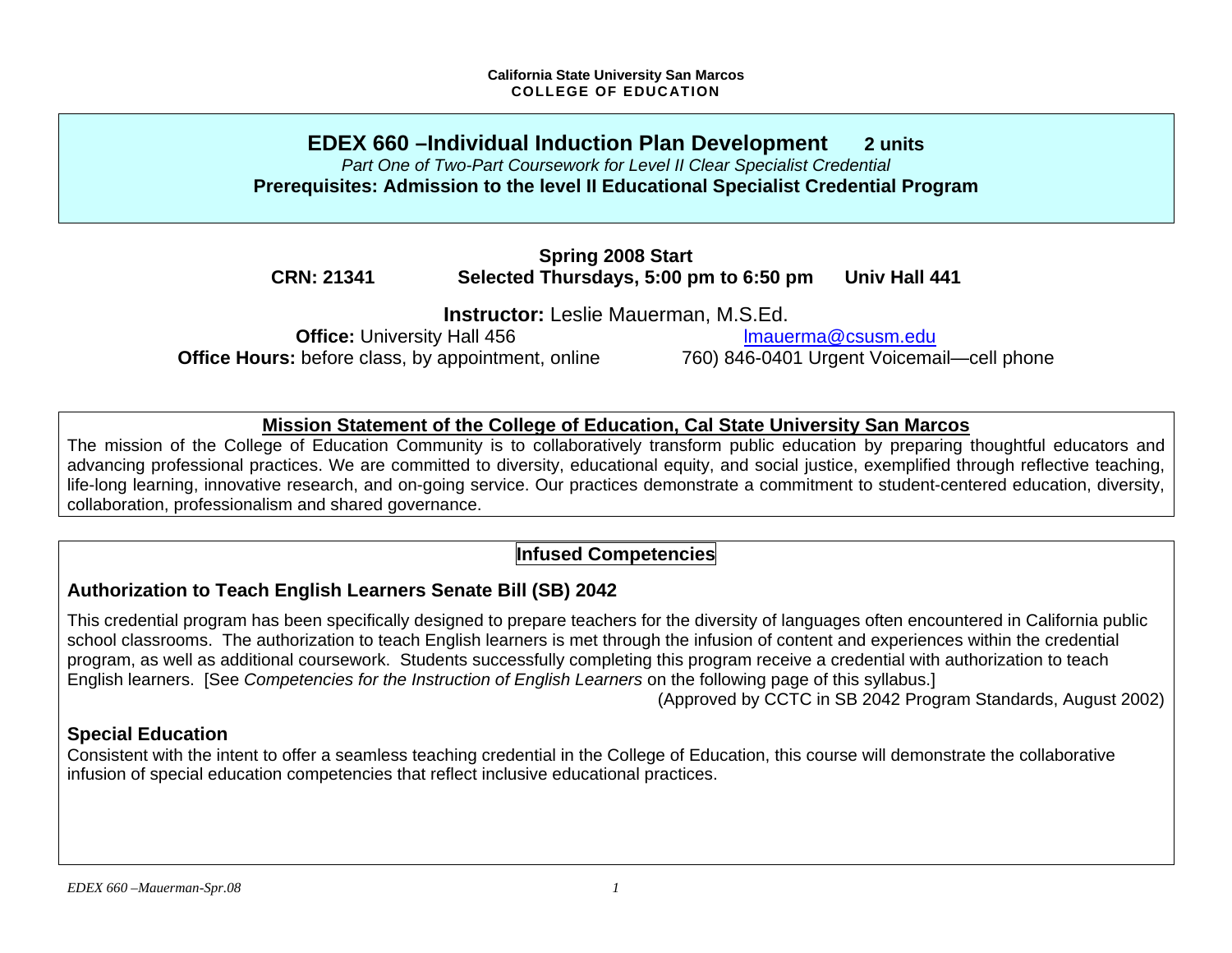## **Technology**

This course infuses technology competencies to prepare candidates to use technologies, emphasizing their use in both teaching practice and student learning. Candidates are expected to use technology as part of their professional practice, as well as to research the topics discussed in this course.

## **Accommodation for Disabilities**

Students requiring reasonable accommodations need to contact Disabled Student Services in order to make the necessary arrangements. Please also discuss your needs with the instructor within the first week of the semester. Disabled Student Services is located in Craven Hall 5025a, and can be reached by telephone at (760) 750-4905 or (760) 750-4909 (TDD users).

## **COE Attendance Policy**

Due to the dynamic and interactive nature of courses in the College of Education, and the value placed on the contributions of every student, all students are expected to prepare for, attend, and actively participate in all class sessions. At a minimum, students must attend more than 80% of class time, or s/he **may not receive a passing grade** for the course at the discretion of the instructor. Individual instructors may adopt more stringent attendance requirements. Should the student have extenuating circumstances, s/he should contact the instructor as soon as possible.

## **WebCT Online Course Supplemental Attendance and Participation**

Please note that this course is supplemented by online components (WebCT). Participants are required to access portions of the course using WebCT, according to a given schedule of class sessions. Students are required to participate in online discussions and class activities. This requirement is included in the attendance and participation grade of this course. Note: If this course has any tasks online, they must be completed by 12:00 am (midnight) of the due date noted on the syllabus.

# **Academic Honesty and Plagiarism**

All work submitted for this course should reflect students' personal efforts. Group work submissions must reflect all group members' names and their contributions. For a complete discussion on Academic Honesty please refer to the General Catalog of the University, and Section 41301, Title 5, of the California Code of Regulations. Also refer to this discussion of plagiarism at Cal State: **http://library.csusm.edu/plagiarism/** . When relying on supporting documents authored by others, cite them clearly and completely using American Psychological Association Manual  $(APA)(5<sup>th</sup> ed.)$ . Failure to follow these directions may result in failure of the course. Directions for crediting sources using APA style are at: **http://library.csusm.edu/plagiarism/howtocredit/how\_credit\_styles.htm .**

# **University-Wide Writing Requirement**

CSUSM requires that all students meet the minimum writing criterion of 2500 words per course. EDEX 661 is a course of written documentation and in-class reflections, WebCT submissions, TaskStream postings, as well as assignments. All of these formal and juried writing opportunities shall serve to meet this writing requirement.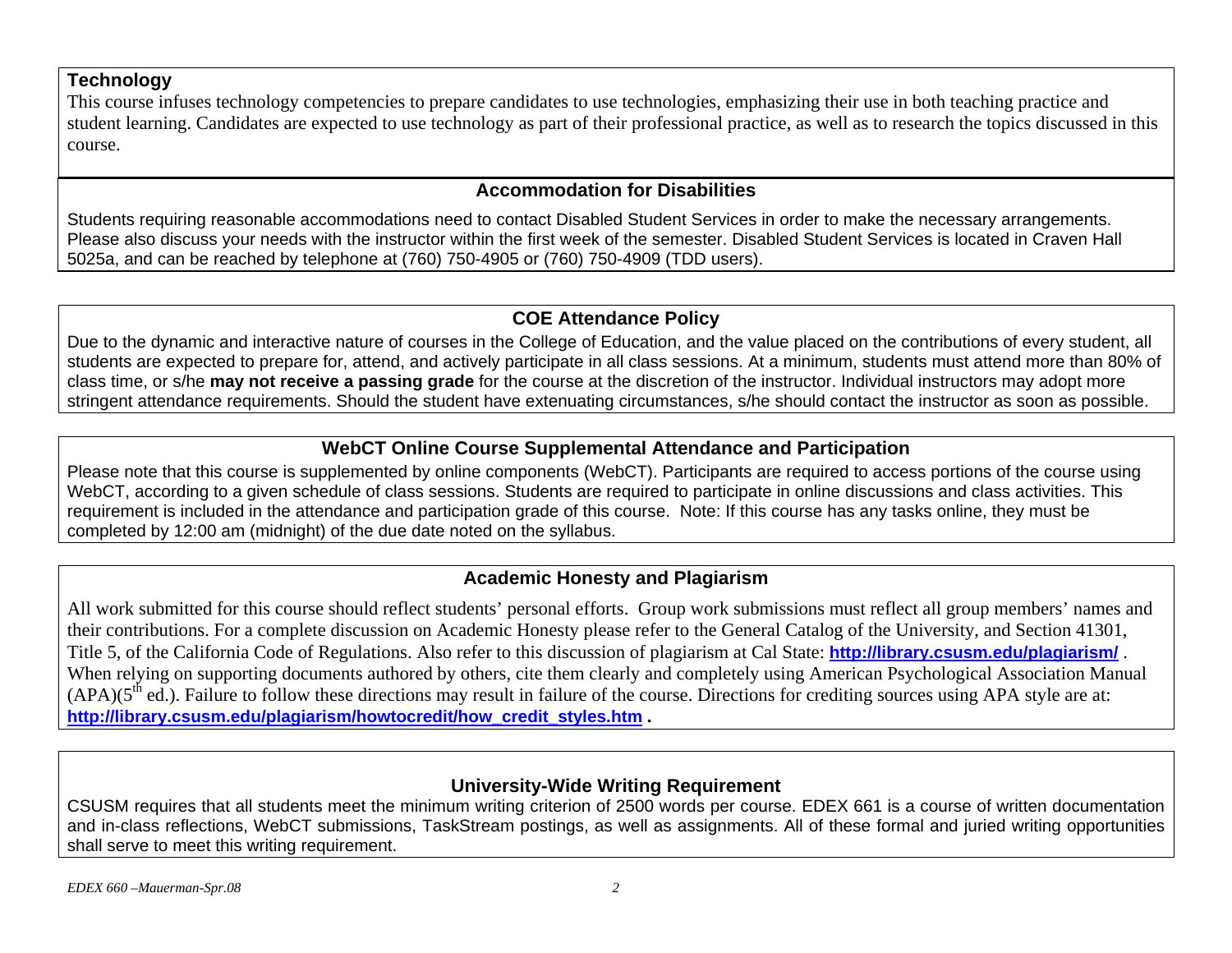**SB 2042 - AUTHORIZATION TO TEACH ENGLISH LEARNERS COMPETENCIES**

| PART 1:<br><b>LANGUAGE STRUCTURE AND</b><br><b>FIRST- AND SECOND-</b><br><b>LANGUAGE DEVELOPMENT</b>                                            | PART 2:<br><b>METHODOLOGY OF BILINGUAL,</b><br><b>ENGLISH LANGUAGE</b><br>DEVELOPMENT, AND CONTENT<br><b>INSTRUCTION</b>       | PART 3:<br><b>CULTURE AND</b><br><b>CULTURAL DIVERSITY</b>                                             |
|-------------------------------------------------------------------------------------------------------------------------------------------------|--------------------------------------------------------------------------------------------------------------------------------|--------------------------------------------------------------------------------------------------------|
| I. Language Structure and Use:<br><b>Universals and Differences</b><br>(including the structure of English)                                     | I. Theories and Methods of<br><b>Bilingual Education</b>                                                                       | I. The Nature of Culture                                                                               |
| The sound systems of language<br>А.<br>(phonology)                                                                                              | Foundations<br>А.                                                                                                              | Definitions of culture<br>А.                                                                           |
| Word formation (morphology)<br>В.                                                                                                               | Organizational models: What works<br>В.<br>for whom?                                                                           | Perceptions of culture<br>В.                                                                           |
| C.<br>Syntax                                                                                                                                    | Instructional strategies<br>C.                                                                                                 | Intra-group differences (e.g., ethnicity,<br>C.<br>race, generations, and micro-cultures)              |
| Word meaning (semantics)<br>D.                                                                                                                  | II. Theories and Methods for Instruction<br>In and Through English                                                             | Physical geography and its effects on<br>D.<br>culture                                                 |
| Е.<br>Language in context                                                                                                                       | Teacher delivery for both English<br>А.<br>language development and content<br>instruction                                     | Cultural congruence<br>Е.                                                                              |
| Written discourse<br>F.                                                                                                                         | Approaches with a focus on English<br>В.<br>language development                                                               | II. Manifestations of Culture: Learning<br><b>About Students</b>                                       |
| Oral discourse<br>G.                                                                                                                            | C. Approaches with a focus on content<br>area instruction (specially designed<br>academic instruction delivered in<br>English) | What teachers should learn about their<br>А.<br>students                                               |
| Nonverbal communication<br>Н.                                                                                                                   | D. Working with paraprofessionals                                                                                              | <b>B.</b> How teachers can learn about their<br>students                                               |
| Language Change<br>ı.                                                                                                                           |                                                                                                                                | How teachers can use what they learn<br>C.<br>about their students (culturally<br>responsive pedagogy) |
| II. Theories and Factors in First- and<br><b>Second-Language Development</b>                                                                    | III. Language and Content Area<br><b>Assessment</b>                                                                            | III. Cultural Contact                                                                                  |
| A. Historical and current theories and<br>models of language analysis that have<br>implications for second-language<br>development and pedagogy | Purpose<br>А.                                                                                                                  | Concepts of cultural contact<br>А.                                                                     |
| Psychological factors affecting first-<br>В.<br>and second-language development                                                                 | Methods<br>В.                                                                                                                  | В.<br>Stages of individual cultural contact                                                            |
| Socio-cultural factors affecting first-<br>C.<br>and second-language development                                                                | C. State mandates                                                                                                              | <b>C.</b> The dynamics of prejudice                                                                    |
| Pedagogical factors affecting first- and<br>D.<br>second-language development                                                                   | Limitations of assessment<br>D.                                                                                                | D. Strategies for conflict resolution                                                                  |
| Political factors affecting first- and<br>Е.<br>second-language development                                                                     | Е.<br>Technical concepts                                                                                                       | IV. Cultural Diversity in U.S. and CA                                                                  |
|                                                                                                                                                 |                                                                                                                                | <b>Historical perspectives</b><br>Α.                                                                   |
|                                                                                                                                                 |                                                                                                                                | Demography<br>В.                                                                                       |
|                                                                                                                                                 |                                                                                                                                | Migration and immigration<br>С.                                                                        |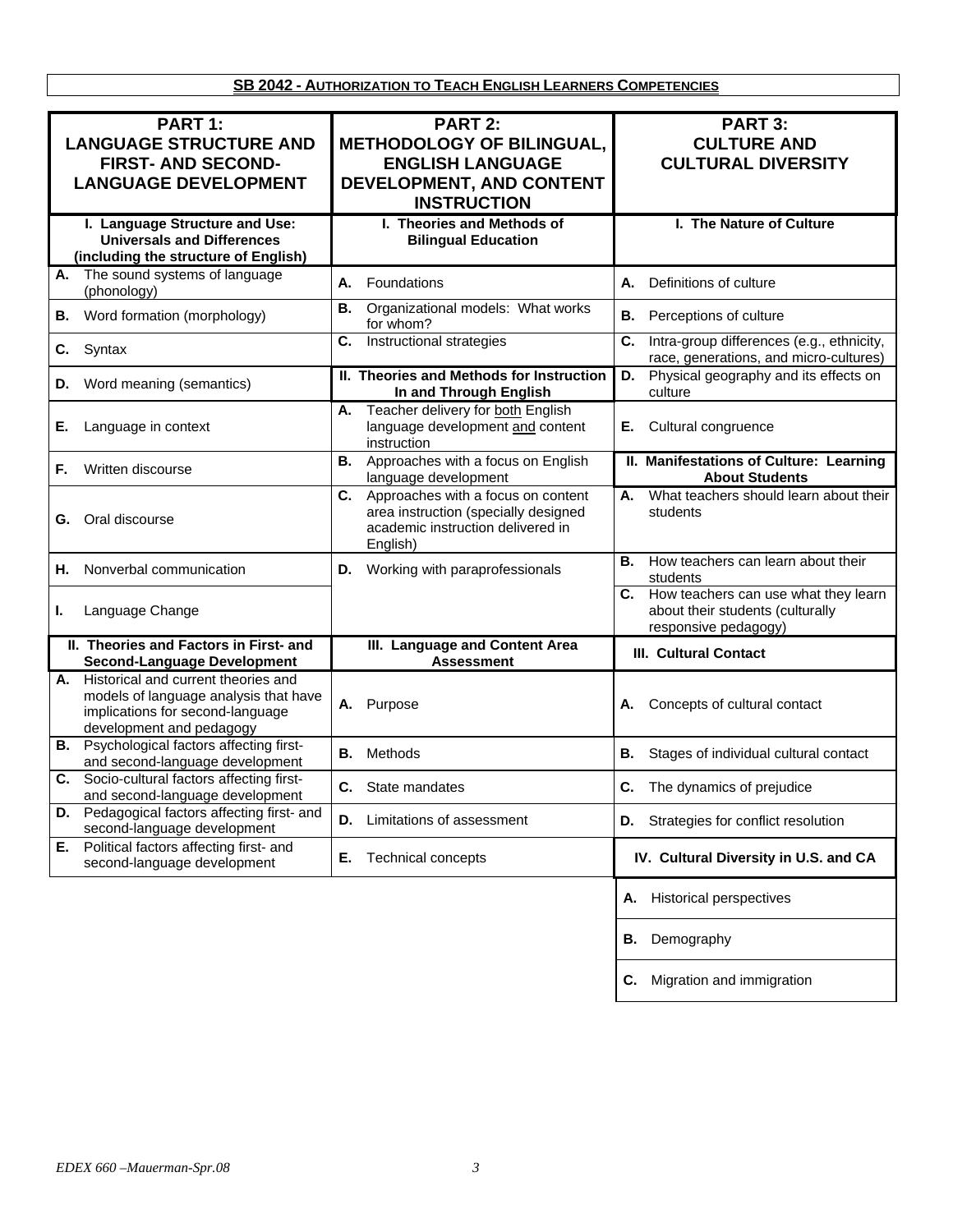# **EDEX 660 Course Description and Objectives**

EDEX 660 is the first of two courses designed to support, guide and promote the development of an individualized professional induction plan as well as a Professional Portfolio reflecting evidence of competency for obtaining the clear Level II Education Specialist credential.

The EDEX 660--EDEX 661 course series is to be taken in sequence and will result in the development and subsequent completion of a professional licensure portfolio, according to requirements set forth by the State of California Commission for Teacher Credentialing. The standards-based competence criterion for this portfolio, which is mandated by California state law, is the primary focus of both courses.

 The matrices of competency areas and details of the types of acceptable data are covered in the 660 portion of the course, as well as the formulation of an Individual Induction Plan, in which the student will outline his/her plan for induction into the realm of Level II Certification. Once approved by both the University and the employing school district support provider or LEA, the candidates will proceed through the supported acquisition of knowledge, expertise and measured assessment of the California State Ed Specialist Level II competencies. Student candidates will work to:

1. To verify/substantiate all state and university program requirements for Level II credential

2. To develop and refine 1) a personal philosophy statement, to 2), complete a Personal Section of the professional portfolio, and 3) Determine an area of professional expertise in support of educational reform, based upon an informal individualized strengths/needs assessment.

3. To create a collegial study group for the 2 year duration of data collection

4. To establish the physical structure of the portfolio and begin the data collection on a by-standard basis of evidence to support candidate competence**.** 

## **These goals will be met through the following instructional methods:**

- Class meetings, course reading, internet resource management, sample material review
- Guest speakers from credentialing services and professional organizations
- Personal strength/weakness assessment, development of a specific plan of action for professional competence development, based on performance feedback and personal choice
- Resource sharing and collaboration, small group work as assigned, lecture and discussion
- Cooperative examination of the Standards of Competence, detailed results shared among colleagues

## **Required Texts and Materials**

1. Campbell, Cignetti, Melenyzer, Nettles and Wyman. 3rd ed., 2004, *How to develop a professional portfolio-a manual for teachers*, Allyn Bacon, Boston

*EDEX 660 –Mauerman-Spr.08 4*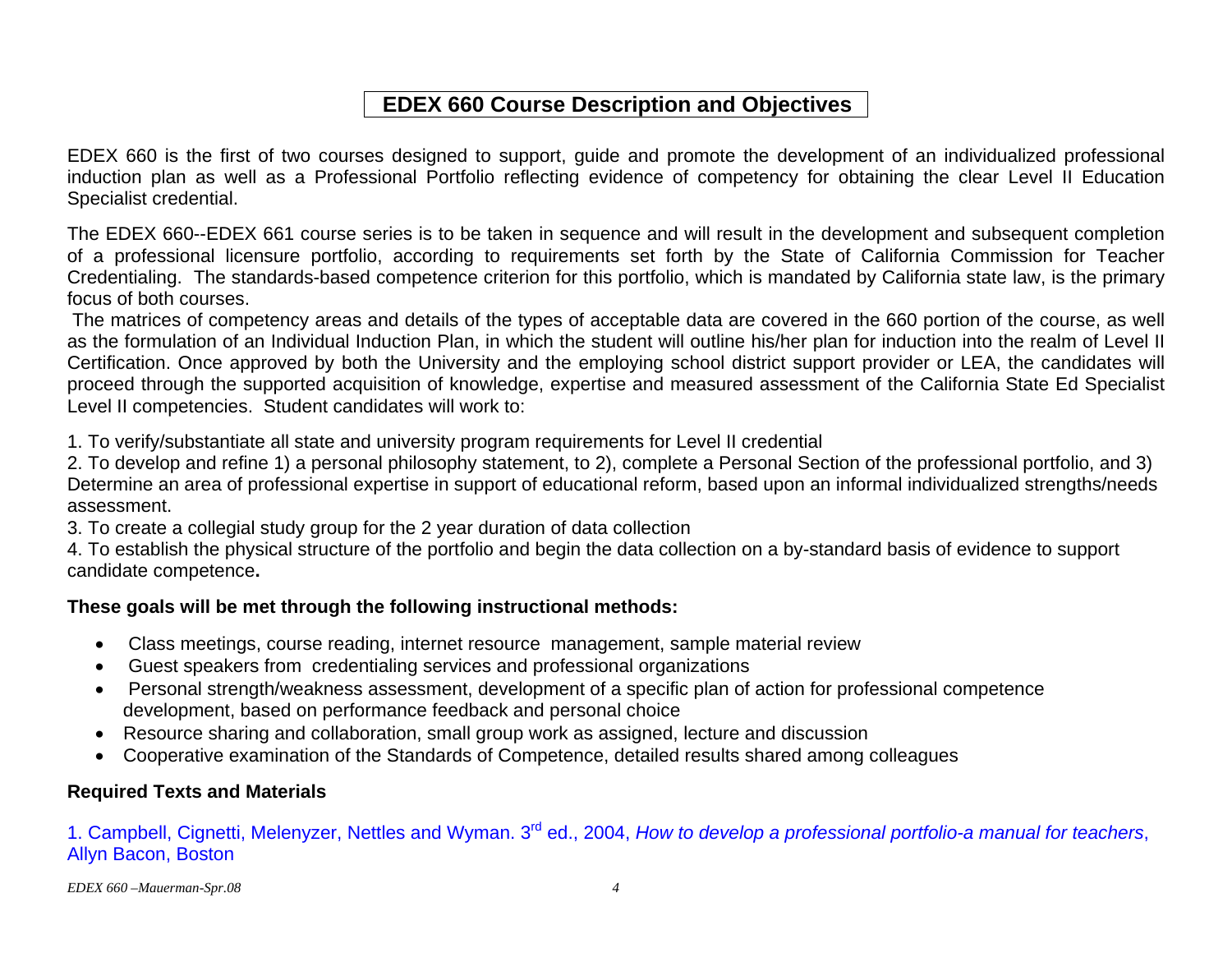2. Rosenberg, O'Shea, O'Shea,, 4<sup>th</sup> edition, 2006, *Student teacher to master teacher: a practical quide for educating students with special needs,* Prentice hall, Ohio

3. Subscription to Taskstream: This is the vehicle for your storage of evidence, documentation and data for completion of your portfolio. Two to four year subscriptions are most economical. To register/subscribe, go to www.taskstream.com

## **NOT Required Resources worth having in your personal professional Library**

Borich, Gary D. (1999). *Observation Skills for Effective Teaching.* (3rd ed.). Upper Saddle River, NJ: Prentice-Hall

Rethinking Schools. (1994). *Rethinking Our Classrooms,* Volume 1. (ROC)

Villa, R., and Thousand, J. (2005). *Creating an Inclusive School.* Alexandria, VA: Association for Supervision and Curriculum Development

Gardner, Howard. (2000). *Intelligence Reframed: Multiple Intelligences for the 21st Century.* Basic Books.

Gruwell, Erin. (1999). *The Freedom Writers Diary*. Doubleday.

Kohn, Alfie. (1996). *Beyond Discipline: From Compliance to Community*. Association for Supervision and Curriculum.

Marzano, Robert J. (2000) *Transforming Classroom Grading.* Association for Supervision & Curriculum Development.

Pipher, Mary. (1995). *Reviving Ophelia: Saving the Selves of Adolescent Girls.* Ballantine Books.

Pollack, William S. and Mary Pipher. (1999) *Real Boys: Rescuing Our Sons from the Myths of Boyhood*. Owl Books.

Rose, Mike*.* (1996). *Possible Lives.* Penguin.

Tomlinson, Carol Ann(2001).*How to Differentiate Instruction in Mixed-Ability Classrooms.* Assoc Supervision & Curric Dev

Fried, Robert L. (1995). *The Passionate Teacher*. Boston, MA: Beacon Press

Nelson, J., Lott, L., & Glenn, H.S. (1997). *Positive Discipline in the Classroom.* (2<sup>nd</sup> ed.). Rocklin, CA: Prima Publishing.

# **EDEX 660 Assignment Overview**

Because this course is supplemented by an online component, the actual assignments, forms, readings and all materials required to complete the assignments are available on the WebCT supplement to the course for registered students, and can be found under the icon "Assignments". However, an overview of required assignments includes:

- Formal Individualized Professional Induction Plan with timeline,
- A personal professional employment portfolio (revision of your current),
- An educational philosophy position or mission statement,

*EDEX 660 –Mauerman-Spr.08 5*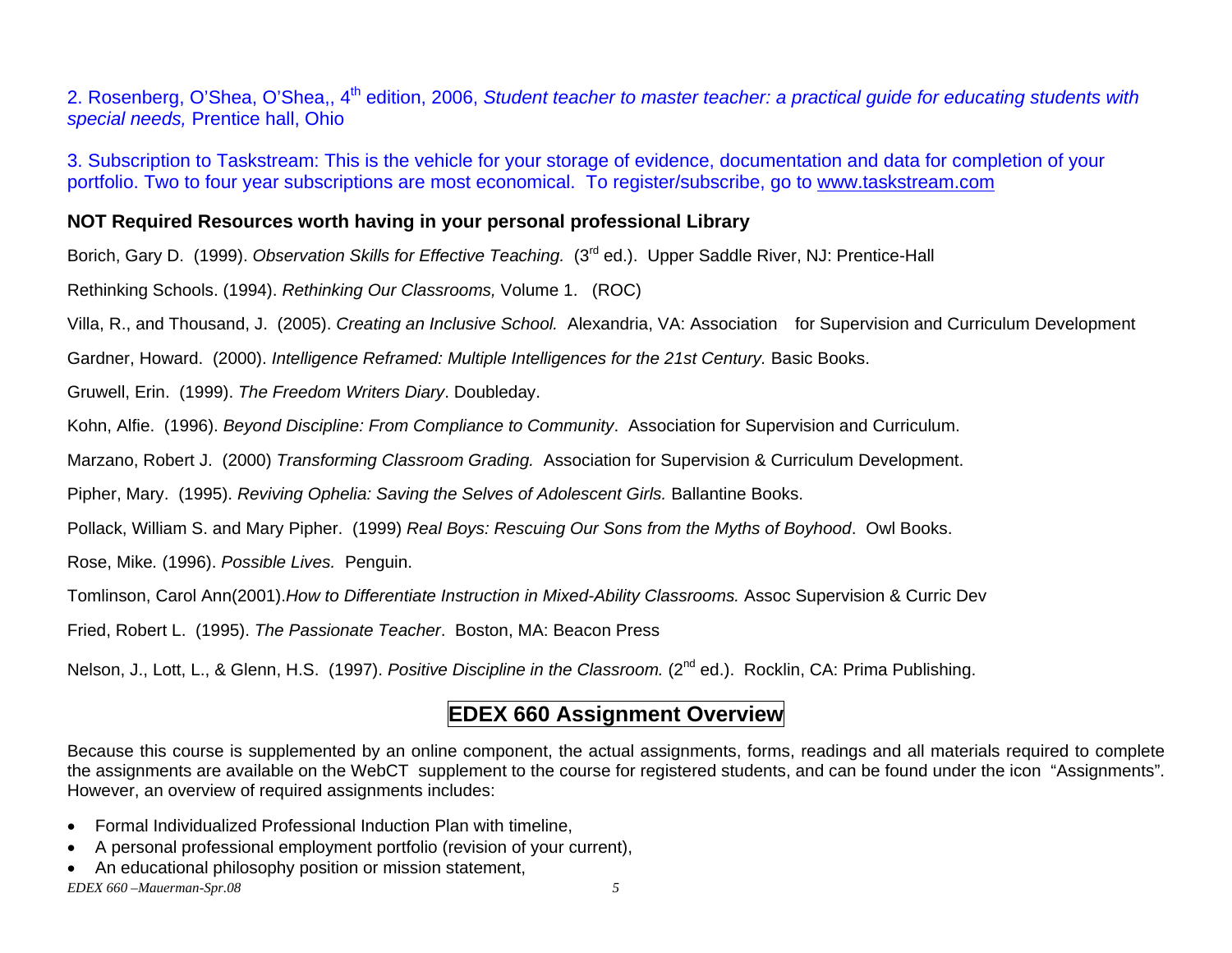- Brief personal biography
- An informal strength/weakness inventory and plan of action for professional growth and personal development,
- Four reading reflections from text and resources provided for professional development
- •Letter of Employment of District/Institution Letterhead (California Commission for Teacher Certification (CCTC) require proof of employment **and** the date of hire.)
- District Support Provider Agreement (written agreement of the employing district to provide the candidate with a Support Provider, working with the CSUSM Level II candidate and the Level II mentor, as needed)
- Subscription to and five entries into the TaskStream digital portfolio medium
- Additional CSUSM requirements as necessary to complete the Level II Induction Plan program.

| <b>Assignment</b>                                          | <b>Point Value</b> |
|------------------------------------------------------------|--------------------|
| 3 Admin Forms: Employ Verif.; Support Prov.; Plan of Study | 5                  |
| Philosophy/Mission Statement for Personal Section          | 5                  |
| Brief Biography for Personal Section                       | 5                  |
| Self Assess Strength/Weakness Inventory & Plan             | 10                 |
| <b>Personal Section Portfolio complete</b>                 | 10                 |
| <b>Circle of Courage Revisited Reflection</b>              | 5                  |
| Text Reading Reflection #1                                 | 5                  |
| Text Reading Reflection #2                                 | 5                  |
| Text Reading Reflection #3                                 | 5                  |
| Text Reading Reflection #4                                 | 5                  |
| TaskStream Portfolio by Standards- 3 Postings              | 15                 |
| Formal Induction Plan Form                                 | 15                 |
| Attendance, Professional Demeanor, Participation           | 10                 |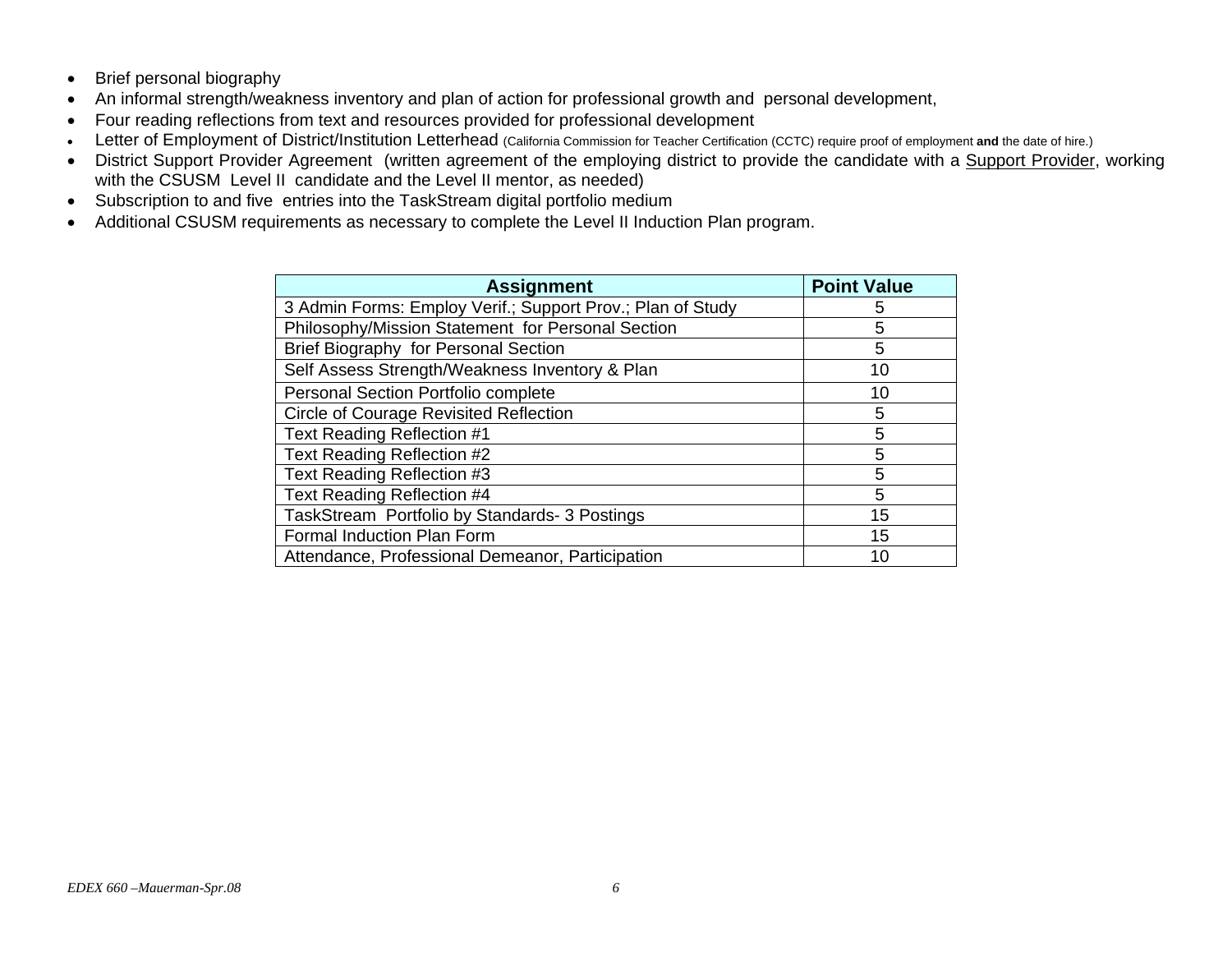# **TASKSTREAM PORTFOLIO GUIDELINES FOR LEVEL II STANDARDS**

**The purpose of the Level II portfolio that you create on TaskStream is to evidence how you meet each of the10 Level II Education Specialist standards. For each of the 10 Level II standards, your task is to write a cogent reflective essay and to post and describe artifacts that evidence your competence in meeting the standard. Each Level II standard is a performance standard. Thus, the artifacts you select will come from both your work as a special educator and from products generated in Level II courses.** 

Level II standards are threaded throughout Level II Education Specialist coursework and are addressed within and across courses. Although several Level II standards are addressed in each course, given subsets are assigned to each course. It is an expectation that by the end of each course you will have composed a first paragraph reflective narrative and posted at least one evidence for each standard assigned to the course. It is a further expectation that you will request feedback from your instructor for the assigned standards and respond to instructor requests for revisions. The course instructor will not evaluate your response to a standard. An evaluation of your entire portfolio is performed at the end of your Level II studies by your EDEX 661 Portfolio Review instructor. To be recommended for a Level II Professional Clear credential, entries for all 10 Level II standards must be judged complete (i.e., having a cogent narrative and at least three relevant artifacts with descriptions of how they evidence competence).

The Level II courses are expressly designed to assist you to evidence your competence with regard to the Level II standards. Take advantage of being in the class, by pausing, reflecting, and making TaskStream entries each semester as a routine part of course participation. This way when you enroll in EDEX 661 you will be all but done with your portfolio.

## *Each narrative must include at least the following component:*

To assist you writing your reflective essay for each standard, the special education faculty members have agreed upon a paragraph structure to help guide you with your narrative response. State your ideas clearly and ground them in the evidence represented by your artifacts. We are looking for a vivid and robust explanation of what the artifact represents. For each standard, you must attach a minimum of three artifacts. You are strongly encouraged to provide additional evidences as artifacts, particularly for standards such as Standard 14, which includes such a broad array of elements.

**Required 1st paragraph**: Introduce the reader to the focus of your response as it relates to the Level II standard. Do NOT restate the standard. Instead, reflect upon and summarize what it is you know and are able to do that allows you to demonstrate proficiency with regard to the several elements of the standard.

**Required 2nd paragraph**: Explain how *the first attached artifact* evidences your competence with regard to the Level II standard. In what ways does this artifact illustrate your knowledge and skill regarding one or more elements of the standard?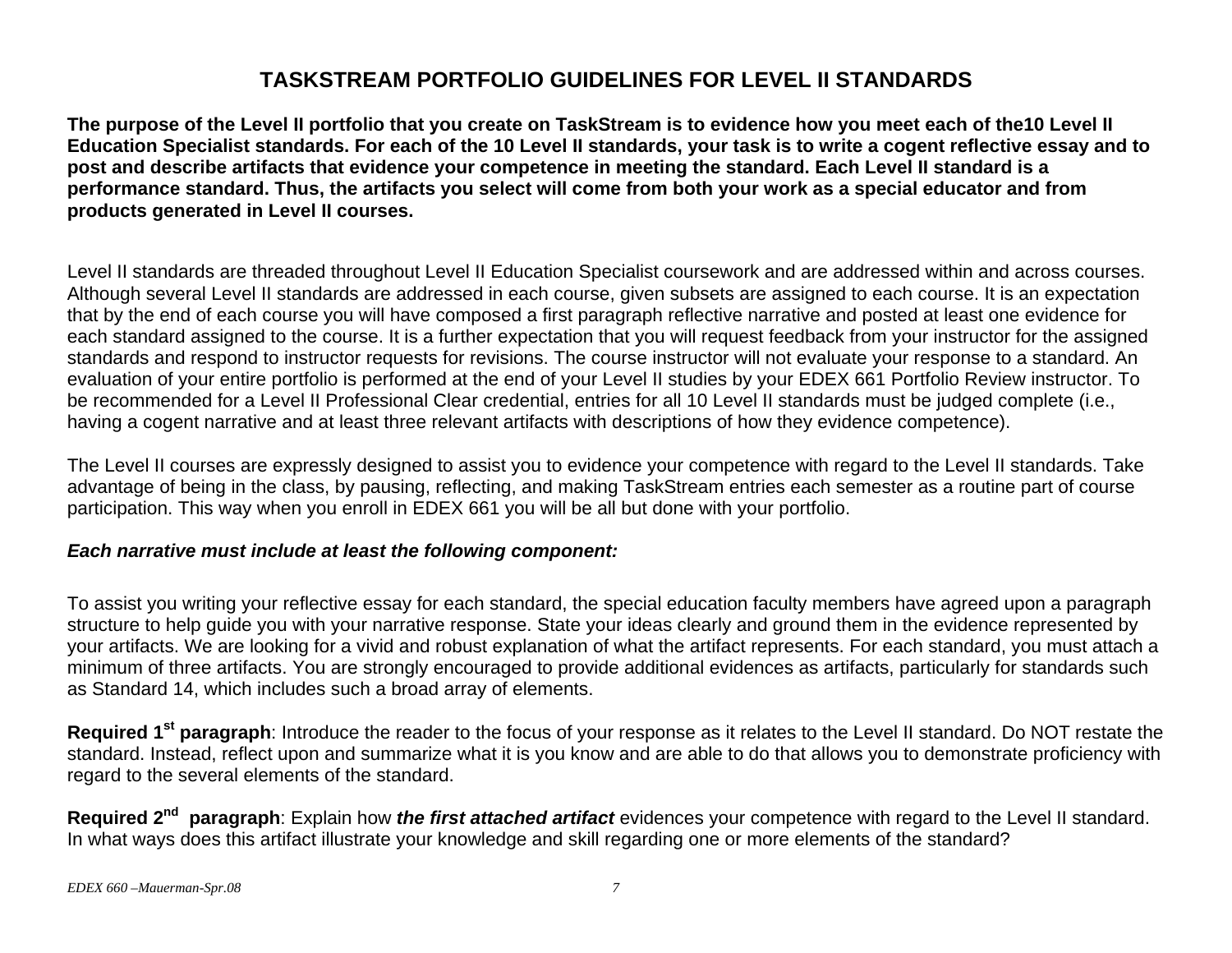**Required 3rd paragraph**: Explain how *the second attached artifact* evidences your competence with regard to the Level II standard. In what ways does this artifact illustrate your knowledge and skill regarding one or more elements of the standard in a way that is different from your first artifact?

**Required 4th paragraph**: Explain how *the third attached artifact* evidences your competence with regard to the Level II standard. In what ways does this artifact illustrate your knowledge and skill regarding one or more elements of the standard in a way that is different from your first two artifacts?

**Final paragraph:** Identify what you still want or need to learn with regard to this standard. In other words, *set at least one professional goal* for your future professional development or future practice with regard to the standard.

# **Summative Assessment Criteria for COE Courses**

*EVEN THOUGH THIS IS ACTUALLY A CREDIT/NO CREDIT COURSE, THE FOLLOWING CRITERIA SHALL ALSO APPLY TO EDEX 660. Please understand that, at this level, much of this information may appear to be unnecessary and redundant. It is included only for those very few who fail to meet minimum requirements and cannot be recommended by the university due to their own choices.* 

## **"A" students:**

- 1. demonstrate serious commitment to their learning, making full use of the learning opportunities available to them, whatever that may be, searching out implications of their learning for future use.
- 2. complete ALL major assignments thoroughly, thoughtfully, and professionally, receiving 3.5 4 average on all assignments.
- 3. make insightful connections between all assignments and developing an overall understanding of teaching ; continually question and examine personal assumptions in a genuine spirit of inquiry.
- 4. show high level achievement of or progress toward course goals (see syllabus).
- 5. always collaborate with colleagues in professional and productive ways, working with integrity to enhance each participant's learning .
- 6. consistently complete all class preparation work, ready to engage in thoughtful and informed discourse.
- 7. demonstrate responsibility to meeting attendance requirements (see syllabus).

## **"B" students:**

- 1. comply with the course requirements and expectations.
- 2. complete ALL major assignments, usually thoroughly, thoughtfully, and professionally, receiving 2.5 –3.5 on assignments.
- 3. usually connect assignments to developing overall understanding of teaching; may be satisfied with "accepting" their learning as it's "received" without deep examination of their and others' assumptions or seeking a deeper understanding of the implications.
- 4. show reasonable achievement of or progress toward course goals (see syllabus).
- 5. generally collaborate with their colleagues in professional and productive ways, enhancing each participant's learning.
- 6. complete most class preparation work, usually ready to engage in thoughtful and informed discourse
- 7. demonstrate responsibility to meeting the attendance requirements (see syllabus).

## **"C" students:**

1. demonstrate an inconsistent level of compliance to course requirements and expectations.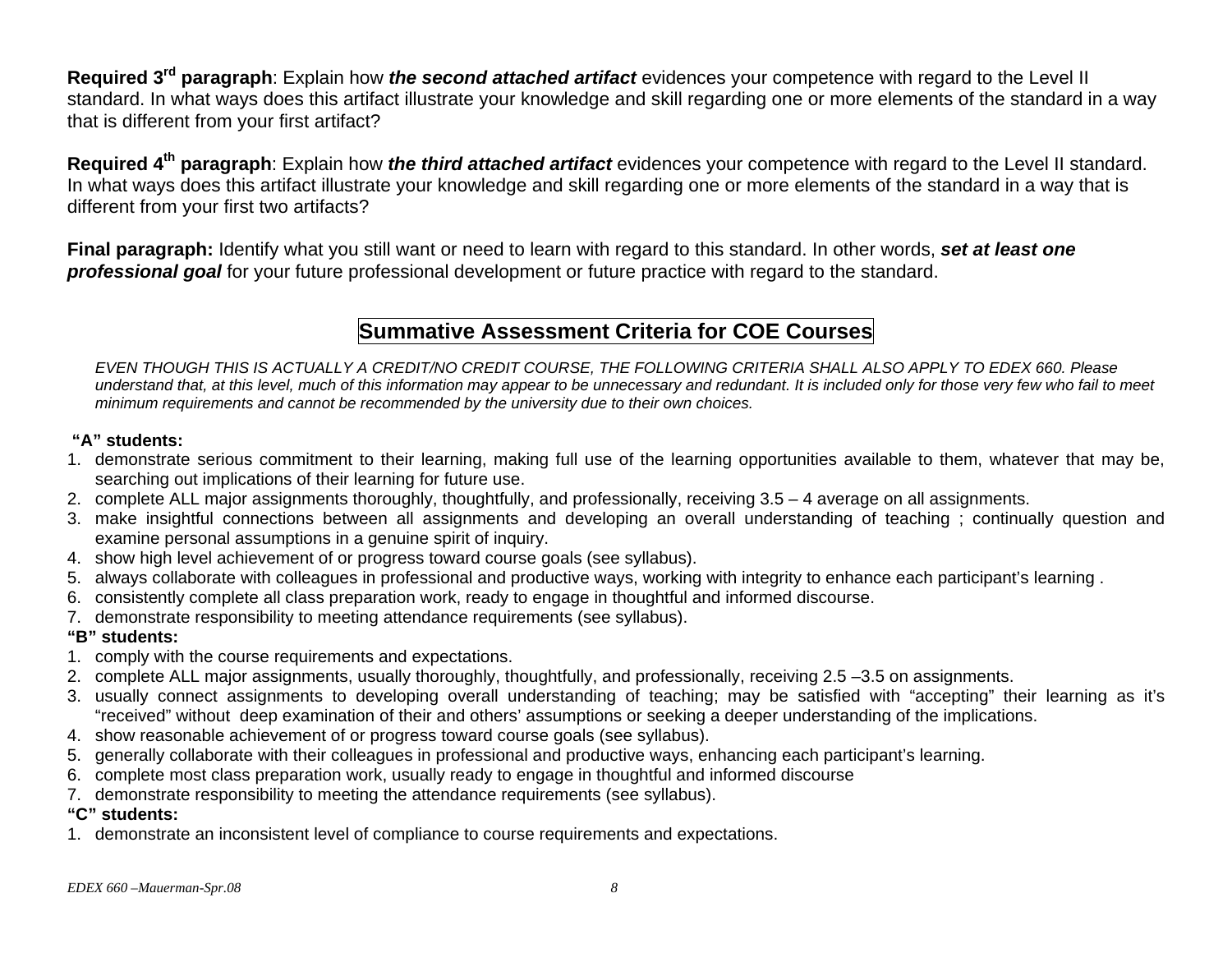- 2. complete ALL assignments but with limited thoroughness, thoughtfulness, and/or professionalism, receiving 2 2.5 average on all assignments, OR fail to complete one major assignment.
- 3. **make limited connections between assignments and their developing overall understanding of teaching; may not be open to examining personal assumptions or implications**.
- 4. attempt but show limited progress in achieving course goals (see syllabus).
- **5. collaborate with their colleagues in ways that are not always professional or productive; participant's colleagues may be distracted from learning.**
- 6. complete some class preparation work and are generally under-prepared to engage in thoughtful or informed discourse.
- 7. meet the minimum attendance requirements (see syllabus).

**"D" or "F" students** fail to meet the minimum requirements of a "C." The specific grade will be determined based on rate of assignment completion, attendance, etc.

## **GRADING NOTES**

- ¾ Students must meet the attendance and assignment completion requirements to be eligible for the grade described. These are "prerequisites" for being eligible for a particular grade.
- $\triangleright$  Students falling in between grade levels will earn a + or at the instructor's discretion, depending on where they meet the criteria most fully.

**In order to receive a California State Teaching Credential, you must maintain a B average in your College of Education coursework and receive no lower than a C+ in any one course. A grade lower than a C+ indicates serious concern about a student's readiness or capacity for a teaching credential—significant concerns exist about his/her quality of learning, quality of work, and ability to manage the rigors of an actual teaching position. If you are concerned about meeting this requirement at any time, you NEED TO speak with your instructor immediately.** 

# **Disposition and Demeanor**

## **Cal State San Marcos College of Education, Special Education**

*The Development and Maintenance of Positive and Professional Teacher Behaviors* 

## **Purpose/Rationale**

A variety of practitioner and university research suggests the importance of linking affective objectives (*feelings, attitudes, values, and social behaviors*) to all cognitive objectives (mental operations, content knowledge) in all subjects. Krathwohl, Bloom and Masia (1964) developed a useful taxonomy for teachers to use in defining and implementing affective objectives. These student behaviors are hierarchical from least internalized to most internalized: **1)** receiving; **2)** responding; **3)** valuing; **4)** organizing; and **5)** internalizing and acting. There is a correlation between students' academic success and the degree to which teachers incorporate these affective objectives (Roberts and Kellough, 2000; Baldwin, Keating and Bachman, 2003).

In order for teachers to facilitate and integrate these affective expectations into their own teaching, it is essential that they demonstrate these corresponding personal attributes (characteristics, qualities) in their own learning. In light of this, it is critical for pre-service teachers to be given an overall dispositional model (a range of these personal attributes) that can be used by them, as future teachers, and that illustrates the importance of and encourages the practice of these attributes. This dispositional model generally reflects the high expectations of quality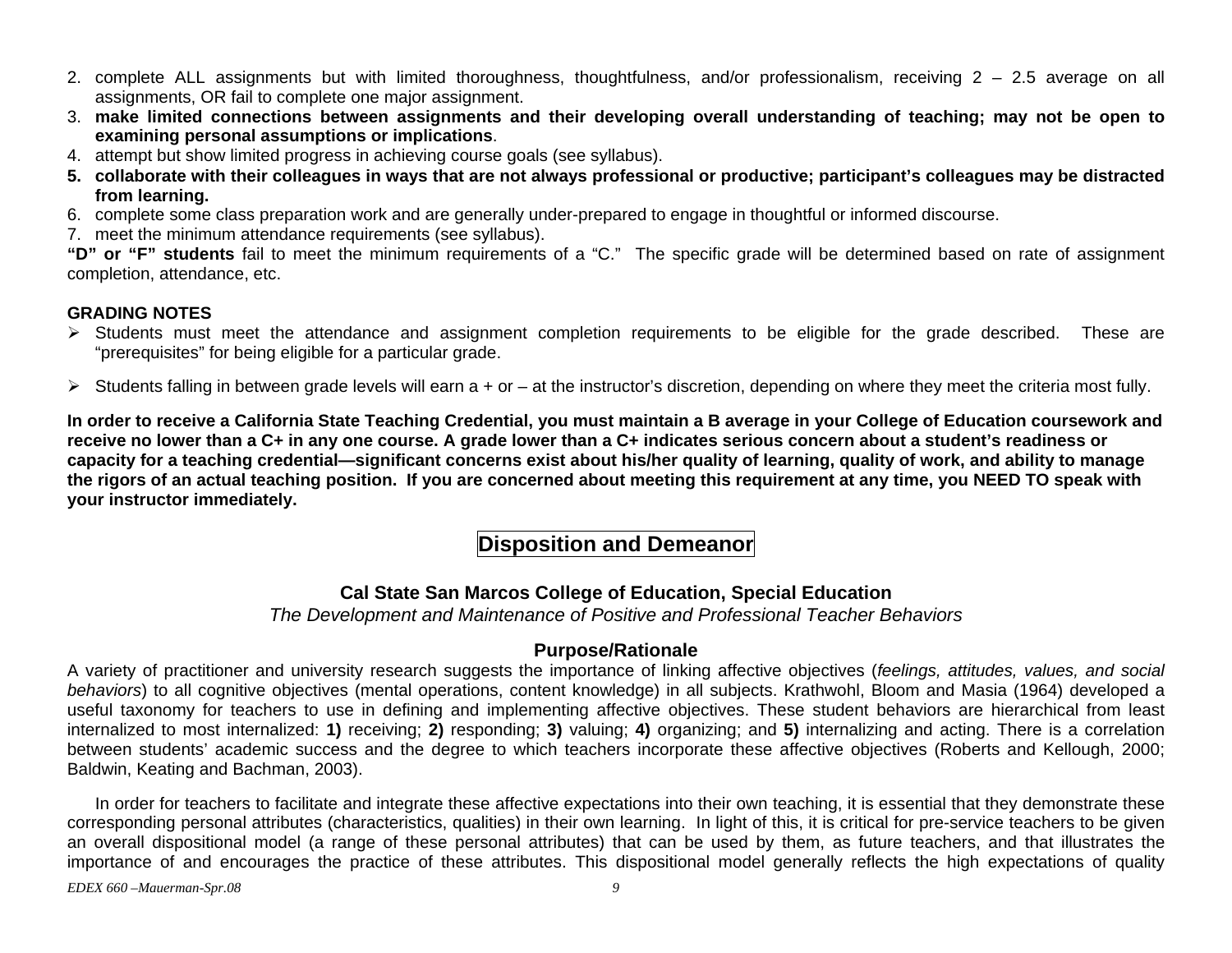teaching such as enthusiasm, positive attitudes, positive interactions and supportive interpersonal relationships within the teaching environment. In sum, there exists a general consensus within the educational community at CSUSM that these attributes are considered highly desirable professional qualities in teachers (with an obvious range of individual manifestations) that will assist in promoting successful teaching and learning outcomes (Stone, 2002; McEwan, 2002; Dewey, 1910).

## **Generally Accepted Attributes of Highly Effective Teachers**

*(as seen in CSUSM pre-service programs)* (Roberts and Kellough, 2000; Stone, 2002; McEwan, 2002; Baldwin, Keating and Bachman, 2003; Johnson and Johnson, 1994; COE Mission Statement, 1997)

- 1. **General classroom attendance, promptness, and participation:** is on time, respects time boundaries (breaks, etc.), regularly attends class, and actively participates.
- 2. **Attention to classroom discussion protocols** (per Epstein's Five Stage Rocket)**:** respects time limitations, recognizes and respects the perspectives of fellow classmates, gives wait time, listens actively, uses non-interruptive skills, mediates disagreements by working to understand others' perspectives and finding common ground, genuinely encourages all to participate.
- 3. **Social and cooperative skills (as illustrated in cooperative projects)**: assumes responsibility of one's roles, is open to consensus and mediation, effectively communicates ideas, attends group meetings, is dependable, respects others' ideas, expects quality work from self and colleagues, manages time effectively, uses organizational skills and leadership skills, is assertive but not aggressive, uses reflection as a means of evaluation, motivates and offers positive reinforcement to others.
- 4. **Attention to assignments:** meets time deadlines, produces quality products, responds cooperatively to constructive criticism, uses rubrics or other stipulated criteria to shape an assignment, prioritizes tasks and performs/supervises several tasks at once.
- 5. **General classroom demeanor:** is professional, creative, kind, sensitive, respectful, has a sense of humor, is supportive of fellow classmates and instructors; recognizes others' perspectives as valid and works to include all "voices" in the classroom; is aware of and responsive to issues and behaviors that might marginalize colleagues in the classroom.
- 6. **Flexibility:** is responsive when reasonable adjustments to the syllabus, curriculum, schedule, and school site assignments become necessary (common to the educational arena); can work through frustrations by problem-solving with others and not letting emotional responses dominate or impair thinking; "bounces" back easily; can work calmly under stress.
- 7. **Openness to and enthusiasm for learning:** can engage with a variety of educational ideas with an open mind and a sense of exploration; demonstrates passion for and meta-cognition of learning across the curriculum and within discipline areas; takes advantage of learning opportunities and seeks out additional opportunities for learning.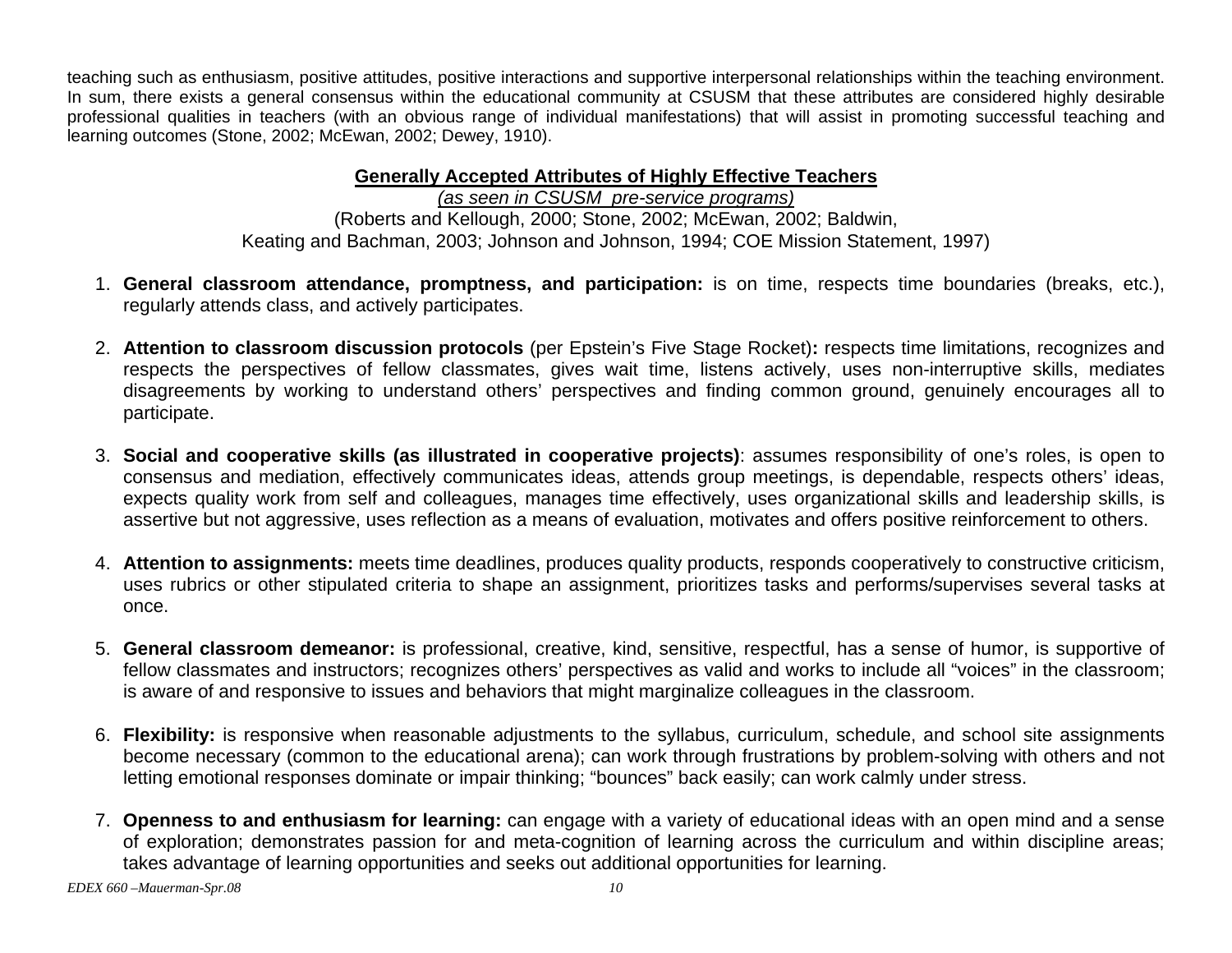## **Education Specialist Level I and Level II Standards**

Even though you are required to provide evidence for ALL the standards at the end of your Induction period, this course in and of itself provides support in the competency areas. The following table indicates the CTC Mild/Moderate and Moderate/Severe Education Specialist Level II Professional standards addressed by EDEX 660/661 and the level (i.e., knowledge, application) at which each standard is demonstrated. Course objectives, assignments, and assessments are expressly designed to address these standards.

| M/M/S | M/M/S | M/M/S | M/M | M/M | M/M | M/S | M/S |
|-------|-------|-------|-----|-----|-----|-----|-----|
| 13    | 15    | 17    | 18  | 19  | 20  | 18  | 19  |
| K/A   | K/A   | K/A   | K/A | K/A | K/A | K/A | K/A |

**Key:**

- M/M/S = Mild/Moderate/Severe Education Specialist Competency (number indicates CTC standard addressed)
- M/M = Mild/Moderate Education Specialist Competency (number indicates CTC standard addressed)
- M/S = Moderate/Severe Education Specialist Competency (number indicates CTC standard addressed)
- K = Competence at **knowledge** level
- A = Competence at **application** level

To support your completion of the professional portfolio in EDMX 661, you are required to evidence competence for all of the standards from Level I and Level II. To facilitate this, the chart below details the coursework which you have taken that meets these standards.

 For those beginning this process from fall 2006 forward, this will be completed through the use of a digital portfolio, as detailed in the TaskStream assignment. For those few with paper portfolios, place products from this course in the file folders corresponding to the number of the standard(s) indicated in each course assignment's instructions. See the entire Level II competency checklist provided in this syllabus for more detailed descriptions of each standard and potential evidence for meeting the competency requirement.

### **Mild/Moderate Standard 20 - Collaboration and Consultation**

The Level II program provides opportunities for each candidate to develop skills in communication, collaboration and consultation with teachers and other school personnel, community professionals, and parents. Each candidate is able to communicate relevant social, academic, and behavioral information in the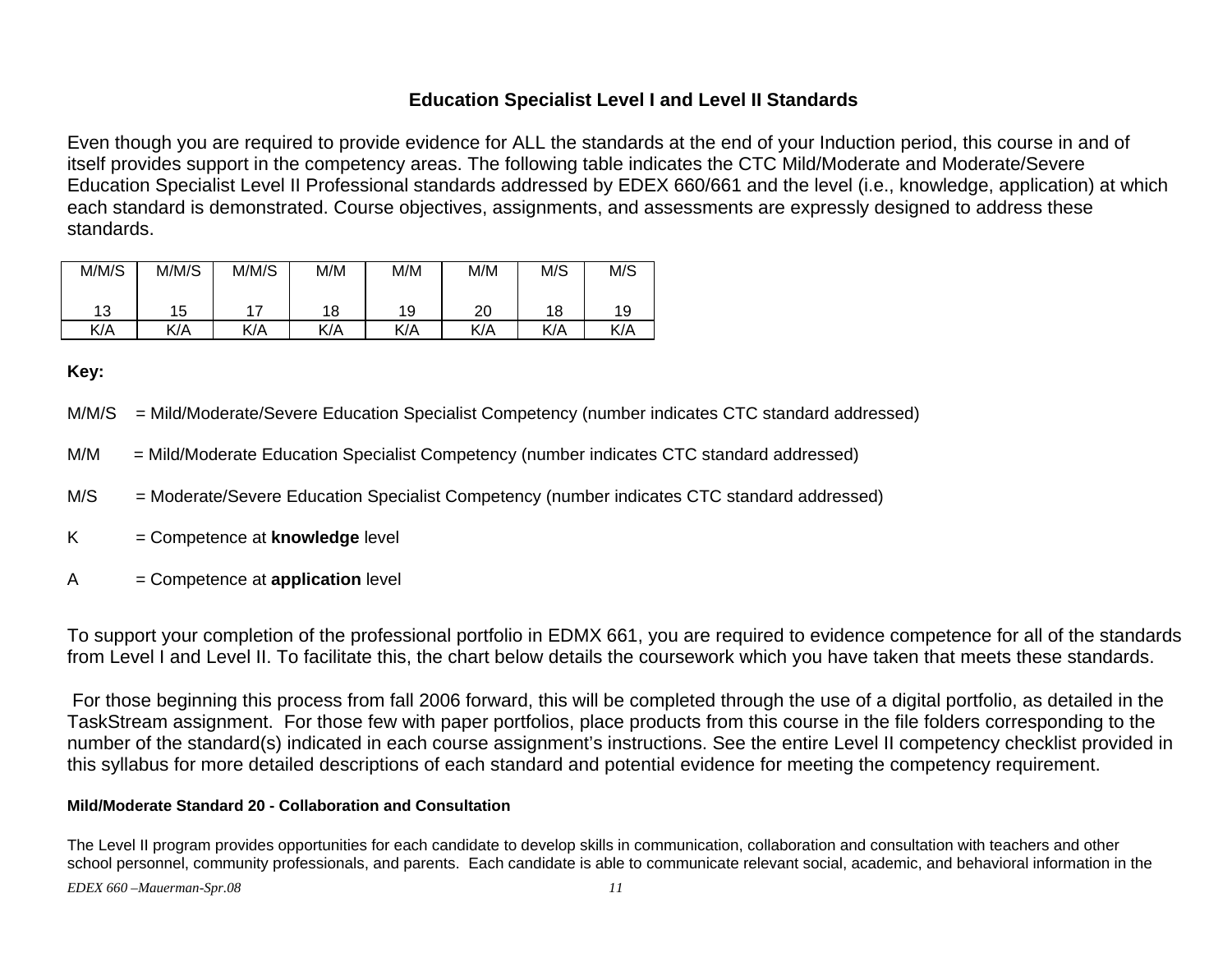areas of assessment, curriculum, behavior management, social adjustment, and legal requirements. Each candidate is prepared to serve in a coordination function before, during and after special education placement has been made.

#### **Moderate/Severe Standard 18 - Advanced Communication Skills**

 Each candidate demonstrates effective communication skills in the areas of respectful collaboration, managing conflicts, supervising staff such as paraprofessionals, and networking and negotiating, including family members.

#### **Moderate/Severe Standard 19 - Leadership and Management Skills**

Each candidate demonstrates leadership and management skills to coordinate and facilitate educational programs, including constructing and following efficient schedules that meet individual student needs and maximize available resources. Each candidate demonstrates the ability to work effectively within integrated service delivery models and actively participates in school restructuring and reform efforts to impact systems change.

| <b>Standards</b>                                                                | <b>EDMX</b><br>622 | <b>EDMX</b><br>627 | <b>EDMX</b><br>631 | <b>EDMX</b><br>632 | <b>EDMX</b><br>633 | <b>EDMX</b><br>634 | <b>EDMX</b><br>572/671/<br>672 |
|---------------------------------------------------------------------------------|--------------------|--------------------|--------------------|--------------------|--------------------|--------------------|--------------------------------|
| Standard 10<br>Professional, Legal and Ethical<br>Practices                     |                    |                    | X                  |                    |                    |                    | X                              |
| Standard 11<br><b>Educational Policy and</b><br>Perspectives                    |                    |                    | X                  |                    |                    |                    | X                              |
| Standard 12<br><b>Educating Diverse Learners</b><br>with Disabilities           |                    |                    |                    |                    |                    |                    | X                              |
| Standard 15<br>Managing Learning<br>Environments                                |                    |                    |                    |                    | X                  |                    | X                              |
| Standard 16<br>Effective Communication and<br><b>Collaborative Partnerships</b> |                    |                    | X                  |                    |                    |                    | X                              |
| Standard 17<br>Assessment, Curriculum and<br>Instruction                        |                    | X                  |                    |                    |                    |                    | X                              |
| Standard 22<br>Assessment and Evaluation of<br><b>Students</b>                  |                    | X                  |                    |                    | X                  |                    | X                              |
| Standard 23<br>Planning and Implementing<br>Curriculum and Instruction          | X                  |                    |                    |                    |                    |                    | X                              |

#### **Matrix by Course —Level I Education Specialist Mild/Moderate and Moderate/Severe Program**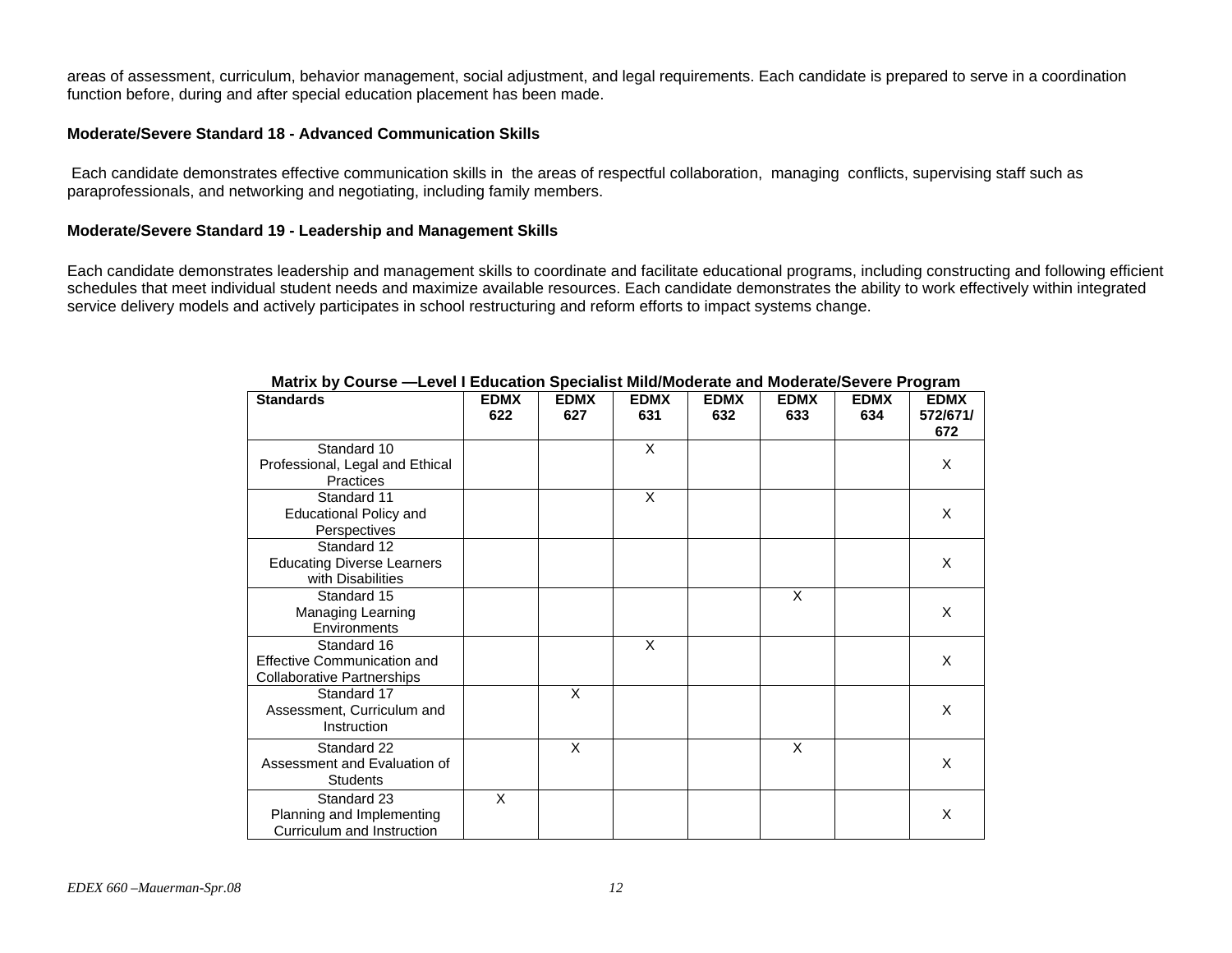| Standard 24<br>Positive Behavior Support                                                                    |   |  |   | X |   | X |
|-------------------------------------------------------------------------------------------------------------|---|--|---|---|---|---|
| Standard 25 M/M<br>Characteristics and Needs of<br>Individuals with Mild to<br><b>Moderate Disabilities</b> | X |  | X |   |   |   |
| Standard 25<br>Communication and Social<br><b>Networks</b>                                                  |   |  | X |   |   |   |
| Standard 26<br>Curriculum                                                                                   |   |  |   |   | X |   |
| Standard 27<br>Movement, Mobility, Sensory<br>and Specialized Health Care                                   |   |  |   |   | X |   |
| Standard 13<br><b>Special Education Field</b><br><b>Experiences with Diverse</b><br>Populations             |   |  |   |   | X |   |

### Level II Standards to Coursework Matrix

| <b>Standards</b>                                                                    | <b>EDEX 660</b>                       | <b>EDEX</b><br>651                                          | <b>EDEX</b><br>652                                                       | <b>EDEX</b><br>639                                                     | <b>EDEX</b><br>638 | <b>EDEX</b><br>661                                               |
|-------------------------------------------------------------------------------------|---------------------------------------|-------------------------------------------------------------|--------------------------------------------------------------------------|------------------------------------------------------------------------|--------------------|------------------------------------------------------------------|
| <b>Standard 13</b><br>Data Based Decision Making                                    | Individual<br>Induction<br>Plan (IIP) |                                                             |                                                                          | <b>DBI Project</b><br>Homepages<br>& DBI Case<br><b>Study Analyses</b> |                    | Practices<br>Documented in<br>Digital Portfolio<br>in TaskStream |
| <b>Standard 14</b><br>Advanced Behavioral, Emotional,<br>and Environmental Supports |                                       |                                                             | <b>Behavior</b><br>Intervention<br>Plan<br>"CRISIS-<br>PLUS"<br>Training |                                                                        |                    | Practices<br>Documented in<br>Digital Portfolio<br>in TaskStream |
| <b>Standard 15</b><br><b>Current and Emerging Research</b><br>and Practices         |                                       | Specific Area<br>of Emphasis<br>Project                     |                                                                          | Action<br>Research                                                     |                    | Practices<br>Documented in<br>Digital Portfolio<br>in TaskStream |
| <b>Standard 16</b><br><b>Transition and Transition</b><br>Planning                  |                                       | Reading<br>Activities<br>& Posted<br>Discussion in<br>WebCT |                                                                          |                                                                        |                    | Practices<br>Documented in<br>Digital Portfolio<br>in TaskStream |
| <b>Standard 17</b><br>Development of Specific<br>Emphasis                           | Strengths &<br>Weakness<br>Inventory  | Specific Area<br>of Emphasis<br>Project                     |                                                                          |                                                                        |                    | Showcase<br>Presentation                                         |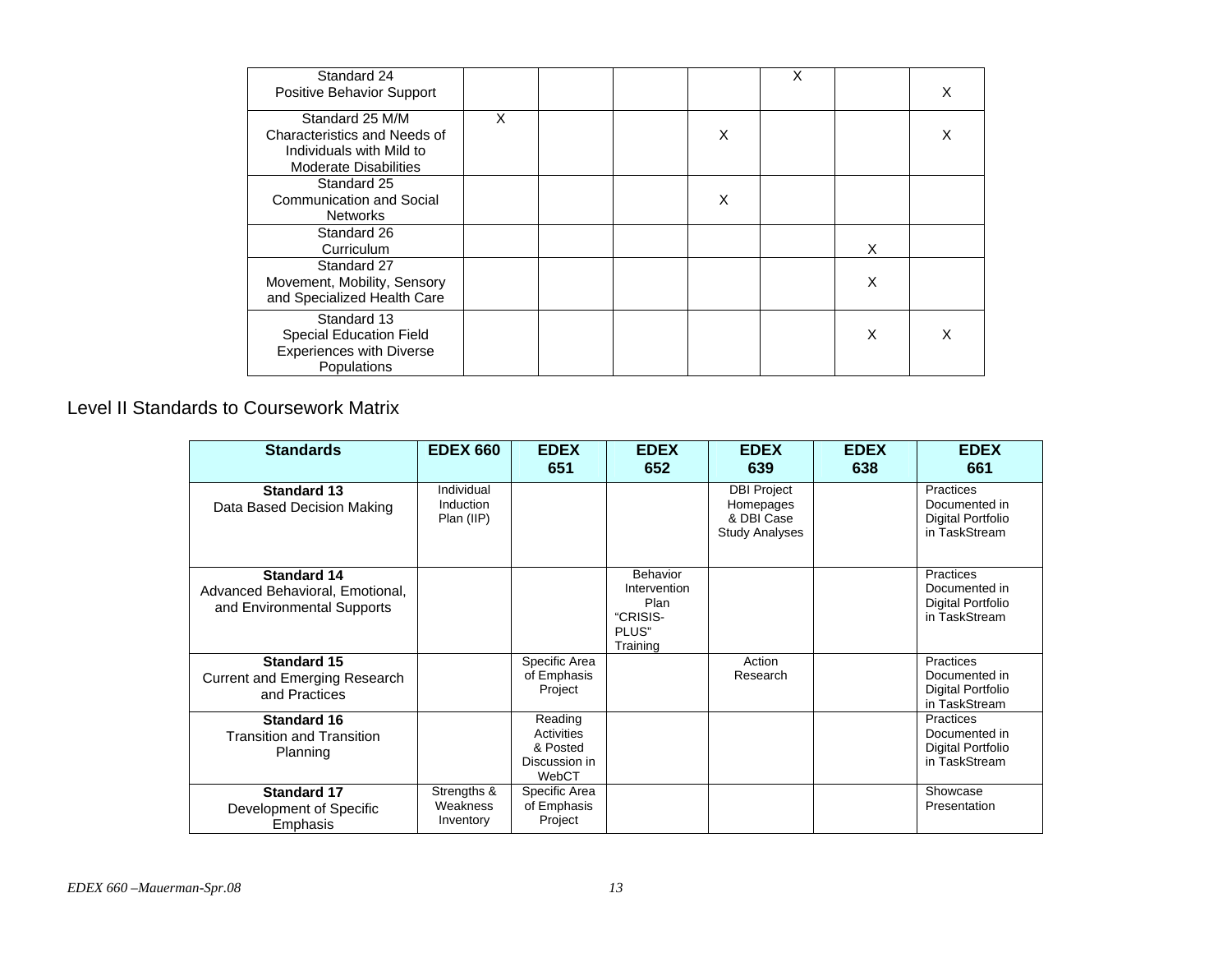| <b>Standard 18 M/M</b><br>Assessment of Students         |                                          |                                    | Functional<br>Analysis<br>Assessment |                                          |                                                                                        | <b>Practices</b><br>Documented in<br>Digital Portfolio<br>in TaskStream       |
|----------------------------------------------------------|------------------------------------------|------------------------------------|--------------------------------------|------------------------------------------|----------------------------------------------------------------------------------------|-------------------------------------------------------------------------------|
| Standard 19 M/M<br>Curriculum and Instruction            |                                          |                                    |                                      | <b>DBI Case</b><br><b>Study Analyses</b> |                                                                                        | Practices<br>Documented in<br>Digital Portfolio<br>in TaskStream              |
| Standard 20 M/M<br><b>Collaboration and Consultation</b> | Procure<br>Support<br>Provider           |                                    |                                      |                                          | Inservice<br>Training<br>Module                                                        | Showcase<br>Implementation                                                    |
| Standard 18 M/S<br><b>Advanced Communication Skills</b>  | Peer Group<br><b>Standards</b><br>Review |                                    |                                      |                                          | Reinforcmnt<br>Alternative<br>Conferences                                              | <b>Practices</b><br>Documented in<br>Digital Portfolio<br>in TaskStream       |
| Standard 19 M/S<br>Leadership and Management<br>Skills   |                                          | Technology<br><b>Grant Project</b> |                                      |                                          | Restructuring<br>Jigsaw; Action<br>for Change;<br>Ethical<br>Undrpinning<br>Leadership | Practices<br>Documented in<br>Digital Portfolio<br>in TaskStream<br>Portfolio |

## **EDEX 660: Individual Professional Induction Plan Development**

**Spring, 2008 CRN: 21341 5:00-7:00pm (+or -) UH 441 Leslie Mauerman Tentative Course Schedule--topics/guest speakers may change, dates will not** 

| <b>Date</b> | <b>Class Topics</b>                                                                                | <b>Readings/Assignments</b>                                                    | <b>In-Class Activity</b>                                                                                             | <b>Assignments DUE</b><br>'To-Do' list                                                     |
|-------------|----------------------------------------------------------------------------------------------------|--------------------------------------------------------------------------------|----------------------------------------------------------------------------------------------------------------------|--------------------------------------------------------------------------------------------|
| 1/24        | <b>Induction Plan Overview</b><br>.660 Overview-- What portfolio & why?<br>$\cdot$ Q and A         | Folders, Datasheets<br>Syllabus, Schedule review                               | GTKY, Folder development                                                                                             | - Subscribe to Taskstream<br>-BUY texts<br>- Post GTKY Info in WebCT                       |
| 1/31        | <b>Online work week</b>                                                                            | -Campbell: Preface, Ch 1<br>-Courage for the Discouraged<br>Article (in WebCT) | No on-campus session                                                                                                 | "Play" on TS<br>- Download all forms, syllabus<br>-Courage reflection due-AD               |
| 2/07        | <b>Advisements and Creating an</b><br>Individual Induction Plan<br>-Review of Induction Plan Forms | Advisement form:<br>http://lynx.csusm.edu/coe/acad<br>emics/SE.option.htm      | <b>Guest Advisements:</b><br>Dr. Toni Hood = $A - H$<br>Dr. Jacque Thousand = $I - O$<br>Dr. Sandy Parsons = $P - Z$ | -Rdg Refl. #1 due - AD<br><b>Bring</b> Advisement Form<br><b>Bring Induction Plan form</b> |
| 2/14        | <b>Online work</b>                                                                                 | -Campbell: Ch 3,5<br>-Personal Brief Bio                                       | No on-campus session                                                                                                 | -Rdg Refl.#2-AD<br>-Post Brief Bio-AD                                                      |
|             | <b>TaskStream Work Session</b>                                                                     |                                                                                | Guest Speaker: Dr. Kathy Hayden:                                                                                     | -Bring TS submissions & p-                                                                 |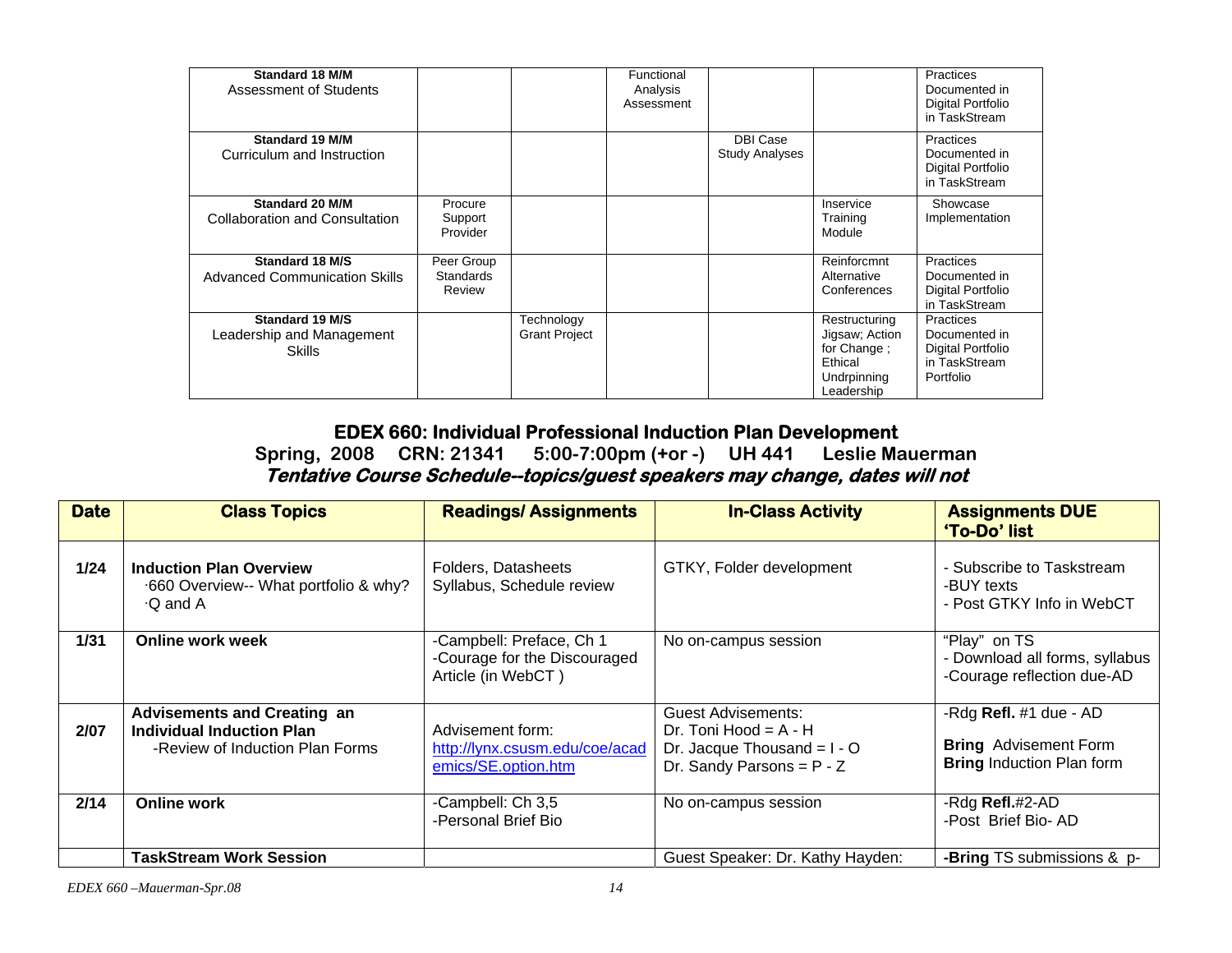| 2/28 | Posting an artifact and evidence                                                                                                                                | - Begin Induction Plan form                                                                       | How to utilize TaskStream to your<br>best advantage"                                                                           | word<br>-TS posting in Standard 13                                                                                              |
|------|-----------------------------------------------------------------------------------------------------------------------------------------------------------------|---------------------------------------------------------------------------------------------------|--------------------------------------------------------------------------------------------------------------------------------|---------------------------------------------------------------------------------------------------------------------------------|
| 3/06 | <b>Strengths &amp; Weakness Inventory</b><br>· Pair Share<br>· Study group formation                                                                            | Complete S/W inventory, bring<br>to class                                                         | S/W share with partner, create<br>professional development plan                                                                | Bring S/W to class -hard<br>copy AND post to AD                                                                                 |
| 3/13 | <b>Online work</b>                                                                                                                                              | -Campbell: Ch 4, Appendices                                                                       | No on-campus session                                                                                                           | -Rdg Refl #3-AD                                                                                                                 |
| 3/20 | The Power of a Personal Portfolio<br>· Sharing/refining personal portfolio<br>Induction Plan completion                                                         | -Personal Portfolio Section<br>(including photo)                                                  | Guest Speaker: TBD-- Viewing an<br>actual portfolio<br>Induction Plan completion                                               | <b>Bring Personal Section; with</b><br>ALL professional docs<br>-TS Posting in Standard16                                       |
| 4/01 | CSUSM Spring Break: 3/31 - 4/04                                                                                                                                 | - Campbell: Ch 2                                                                                  | No on-campus session                                                                                                           | -Rdg Refl #4 - AD                                                                                                               |
| 4/10 | <b>Induction Planning&amp; Implementation</b>                                                                                                                   | <b>Review Standards and</b><br>websites                                                           | -Complete Induction plan in small<br>groups                                                                                    | <b>Bring</b> Induction Plan forms                                                                                               |
| 4/17 | <b>Small Group Final Review</b><br>Authentic assessment by appointment<br>from $3-6:45$ pm<br>Bring everything for sign off in<br>order to earn a passing grade | Small groups/individuals:<br>bring everything for check off<br>and/or refinement and return<br>on | WebCT sign-up for appointments<br>4:00-4:30, 4:30-5:00; 5:00-5:30; 5:30-<br>6:00; 6:00-6:30; 6:30-7:00<br>With 4 per time slot | <b>Bring ALL forms</b><br><b>Employ. Verification; Supp.</b><br><b>Provider, Signed Advising</b><br>form, plus Personal Section |
| 4/24 | <b>Online Finishing</b><br>(Leslie out of town)                                                                                                                 |                                                                                                   | No on-campus session                                                                                                           | -TS posting in Standard19                                                                                                       |
| 5/01 | Level II Showcase Dinner-5-8 pm                                                                                                                                 | Old Spaghetti Factory<br>San Marcos                                                               | Attendance recommended, not<br>required--\$15                                                                                  |                                                                                                                                 |
| 5/08 | Reserved in case of need-last week of<br>classes for submissions and finishing                                                                                  | Second Meetings as needed                                                                         | Last possible time to post: 5/08/08<br>midnight                                                                                | Bring all that is required of<br>you at this point                                                                              |

Please remember that this schedule is flexible to allow YOU the time to begin and establish a strong foundation for your professional portfolio. LPM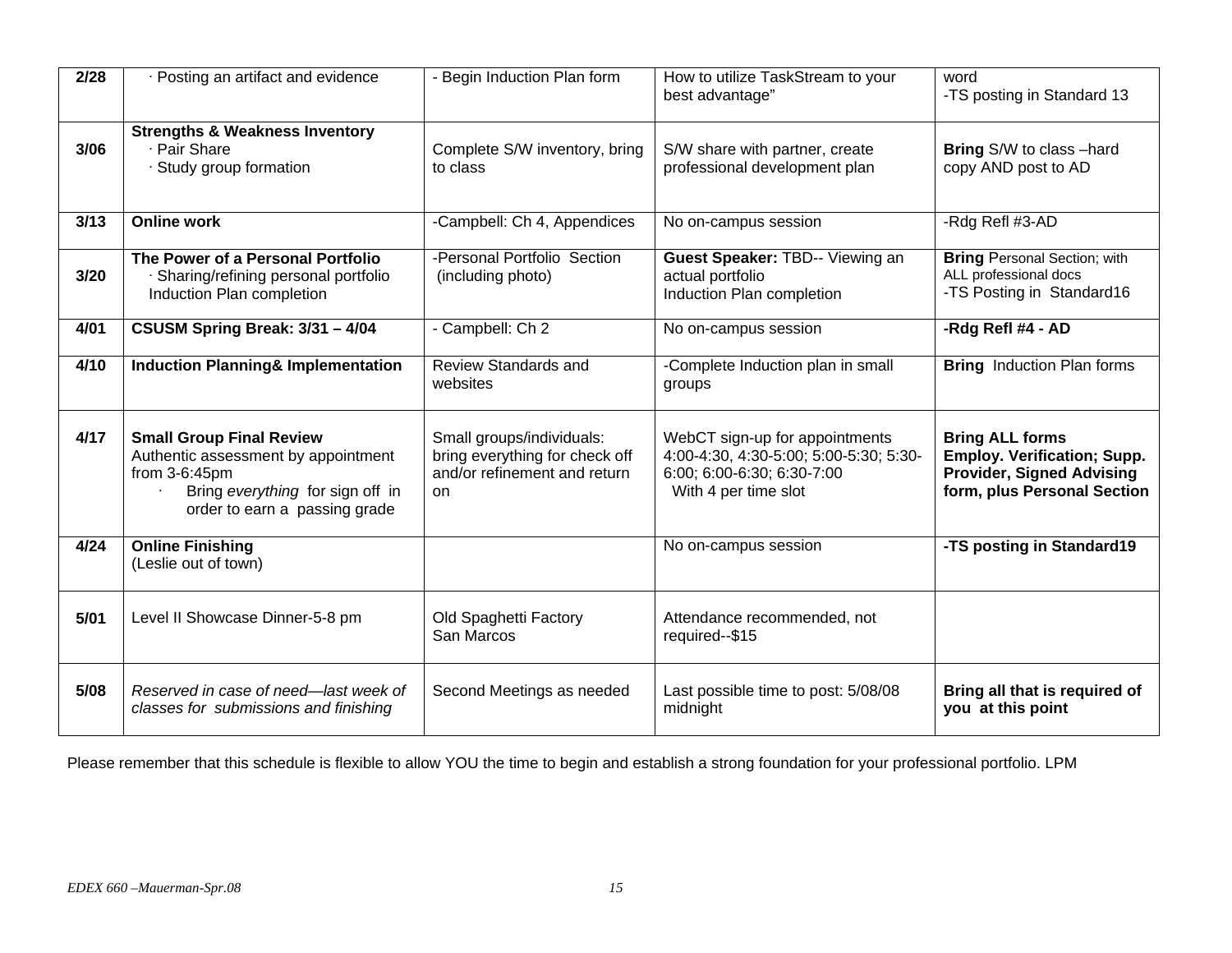|                               | <b>LEVEL II EDUCATION</b>                                                                                     |                                                                                                                                                                          |                                               |  |
|-------------------------------|---------------------------------------------------------------------------------------------------------------|--------------------------------------------------------------------------------------------------------------------------------------------------------------------------|-----------------------------------------------|--|
| <b>SPECIALIST CREDENTIALS</b> |                                                                                                               |                                                                                                                                                                          |                                               |  |
|                               | <b>STANDARDS &amp; COMPETENCIES</b>                                                                           | Phone (wk): ______________________________E-mail:_________________________________Phone (hm): ________________                                                           |                                               |  |
|                               | Mild/Moderate Disabilities &                                                                                  | Support Provider Name: Mame. And District/School Manuscription Name: Manuscription October 2014                                                                          |                                               |  |
|                               | <b>Moderate/Severe Disabilities</b>                                                                           |                                                                                                                                                                          |                                               |  |
|                               | with ELL Authorization                                                                                        | Required Completion Date: _______________                                                                                                                                |                                               |  |
|                               | Standard 13 (M/M & M/S): DATA-BASED DECISION MAKING                                                           | Each candidate demonstrates the ability to continually analyze assessment and performance data to determine whether to maintain, modify or change specific instructional |                                               |  |
|                               |                                                                                                               | strategies, curricular content or adaptations, behavioral supports and/or daily schedules to facilitate skill acquisition and successful participation for each student. |                                               |  |
|                               |                                                                                                               |                                                                                                                                                                          | <b>Evidence for Meeting the Standard</b>      |  |
|                               | <b>Required Behaviors of the Candidate</b>                                                                    | <b>Suggestions to Meet and Document the Standard</b>                                                                                                                     | (Course number, CFAST event, portfolio entry) |  |
|                               | Analyze student performance data to determine whether                                                         | Show/document functional assessment and program                                                                                                                          |                                               |  |
| 13.1                          | targeted outcomes have been met and to make                                                                   | modification skills.                                                                                                                                                     |                                               |  |
|                               | necessary modifications in instructional strategies on an                                                     | CFASST event 4, 11                                                                                                                                                       |                                               |  |
|                               | ongoing basis.<br>Collect, analyze, and synthesize input from colleagues,                                     | Show skills on using data-driven information. Know                                                                                                                       |                                               |  |
| 13.2                          | families, students, performance data, and observations to                                                     | how to gather, chart, compare and evaluate data.                                                                                                                         |                                               |  |
|                               | adjust curricula, instruction and/or daily routines for the                                                   | CFASST event 4, 11                                                                                                                                                       |                                               |  |
|                               | efficient and effective learning and educational                                                              |                                                                                                                                                                          |                                               |  |
|                               | experiences.                                                                                                  |                                                                                                                                                                          |                                               |  |
|                               | Utilize informal assessment and collaborate with                                                              | Show/document skills and knowledge of informal                                                                                                                           |                                               |  |
| 13.3                          | specialists and IEP team members to meet the ongoing<br>needs and preferences of students in the areas of     | assessment. Be observant and proactive.<br>CFASST event 4, 11                                                                                                            |                                               |  |
|                               | communication, social/behavioral, health care, motor,                                                         |                                                                                                                                                                          |                                               |  |
|                               | mobility and sensory functioning.                                                                             |                                                                                                                                                                          |                                               |  |
|                               | Assess typical school and community environments and                                                          | Document work with school, community & home                                                                                                                              |                                               |  |
| 13.4                          | create adaptations or modifications necessary for active                                                      | relationships.                                                                                                                                                           |                                               |  |
|                               | participation of individual students.                                                                         | CFASST event 1, 2, & 7                                                                                                                                                   |                                               |  |
| 13.5                          | Adapt general education curriculum via both pre-planned<br>and on-the-spot modifications in general education | Demonstrate leadership in inclusive educational<br>practices.                                                                                                            |                                               |  |
|                               | instructional settings.                                                                                       | CFASST event 3, 5, & 9                                                                                                                                                   |                                               |  |
|                               | Use and evaluate a variety of group instructional                                                             | Show/develop group interact techniques for social                                                                                                                        |                                               |  |
| 13.6                          | strategies, such as cooperative learning and other                                                            | skills training and educational learning.                                                                                                                                |                                               |  |
|                               | heterogeneous grouping strategies, to maintain active                                                         | CFASST event 3, 5, & 10                                                                                                                                                  |                                               |  |
|                               | participation and learning of diverse groups of learners.                                                     |                                                                                                                                                                          |                                               |  |
| 13.7                          | Utilize validated practices that maximize academic<br>learning time, teacher- directed instruction, student   | Show/document these skills/practices.<br>CFASST event 3, 5, & 10                                                                                                         |                                               |  |
|                               | success, and content coverage.                                                                                |                                                                                                                                                                          |                                               |  |
| 13.8                          | Design, implement, and evaluate instructional sequences                                                       | Develop curriculum, unit plans, lesson plans, etc.                                                                                                                       |                                               |  |
|                               | for effective teaching of concepts, rules, and strategies in                                                  | CFASST event 10                                                                                                                                                          |                                               |  |
|                               | reading, math, and other content areas.                                                                       |                                                                                                                                                                          |                                               |  |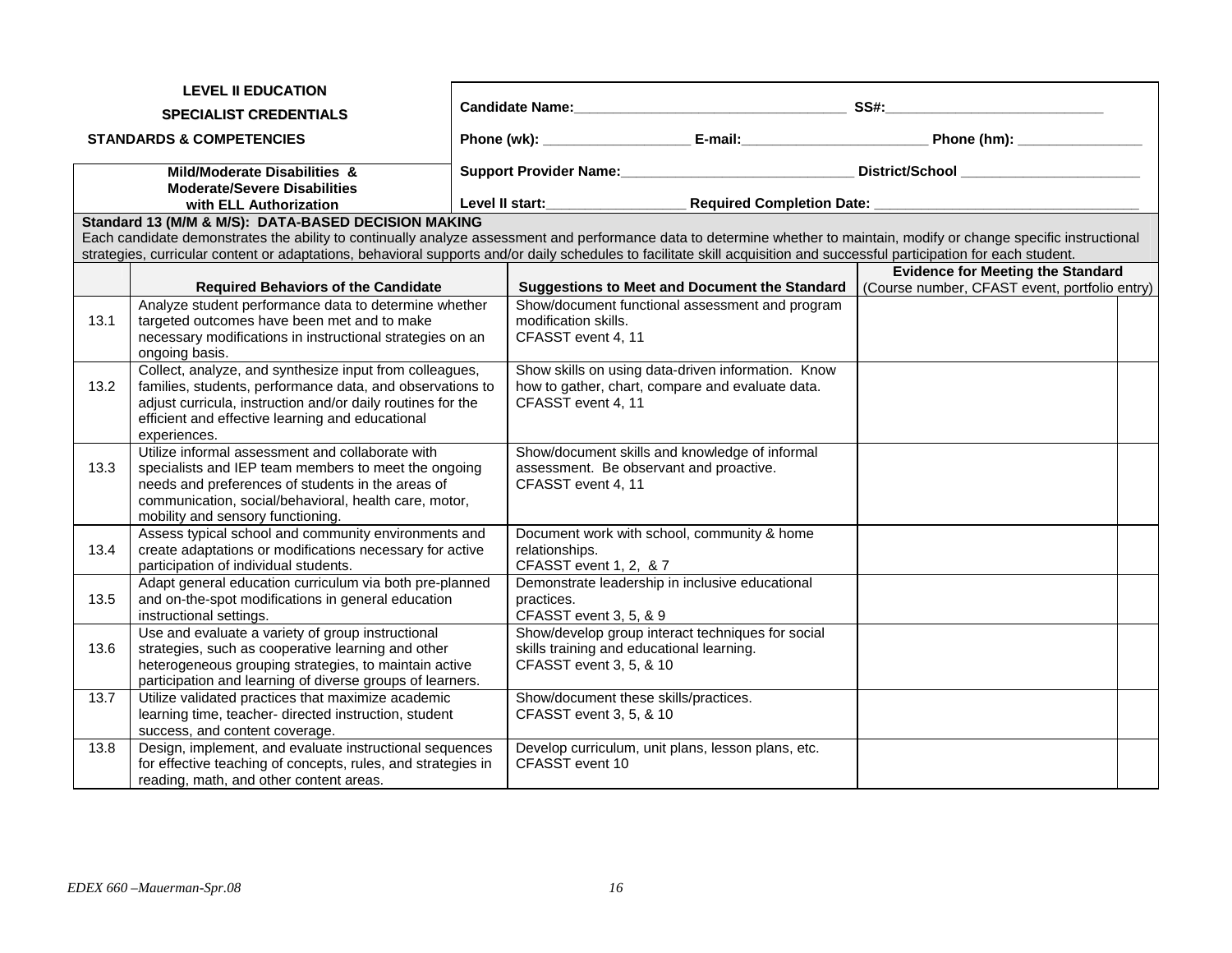### **Standard 14 (M/M & M/S): ADVANCED BEHAVIORAL, EMOTIONAL, & ENVIRONMENTAL SUPPORTS**

Each candidate demonstrates advanced knowledge and ability to implement systems that assess, plan, and provide academic and social skill instruction to support students with complex behavioral and emotional needs. Each candidate words with educational, mental health, and other community resources in the ongoing process of designing, implementing, evaluating, and modifying identified supports to ensure a positive learning environment.

|      | <b>Required Behaviors of the Candidate</b>                                                                                                                                                                                                                                                                | <b>Suggestions to Meet and Document the Standard</b>                                                                                                                        | <b>Evidence for Meeting the Standard</b>      |
|------|-----------------------------------------------------------------------------------------------------------------------------------------------------------------------------------------------------------------------------------------------------------------------------------------------------------|-----------------------------------------------------------------------------------------------------------------------------------------------------------------------------|-----------------------------------------------|
|      |                                                                                                                                                                                                                                                                                                           |                                                                                                                                                                             | (Course number, CFAST event, portfolio entry) |
| 14.1 | Participate as a member of behavioral intervention teams,<br>implementing, evaluating, and adjusting behavior support<br>plans so they result in the acquisition of appropriate<br>replacement behaviors, increased health and safety,<br>improved quality of life, and reduction in problem<br>behavior. | Show/document functional assessment analysis skills<br>and how to develop a BIP. Work with/lead IEP & SST<br>teams.<br>CFASST event 4, 11                                   |                                               |
| 14.2 | Work collaboratively with other agencies, such as Mental<br>Health or Regional Center, to address the social,<br>behavioral and emotional needs of individual students.                                                                                                                                   | Document collaborative work with outside service<br>agencies.                                                                                                               |                                               |
| 14.3 | Along with the IEP team and mental health specialists,<br>identify indicators of crisis or life threatening situations as<br>apart of the functional assessment process and develop a<br>proactive plan to provide any needed and immediate<br>supports.                                                  | Document knowledge and mastery of crisis<br>prevention and intervention consistent with the<br>Hughes Bill requirements (e.g., document university<br>or district training) |                                               |
| 14.4 | Be familiar with a variety of programs and strategies for<br>teaching specific social skills and implement them<br>according to individual student needs.                                                                                                                                                 | Show/document affective educational skills.<br>CFASST event 2                                                                                                               |                                               |
| 14.5 | Teach students strategies, such as organization of<br>materials, listening strategies, note taking, and textbook<br>reading, for responding to consistent class demands and<br>for gaining information in classes.                                                                                        | Document effective classroom management skills<br>CFASST event 2                                                                                                            |                                               |
| 14.6 | Demonstrate procedures to promote transfer and<br>generalization of learning strategies, study skills, and<br>social behaviors.                                                                                                                                                                           | Document how you use these skills.<br>CFASST event 3,5,10                                                                                                                   |                                               |
| 14.7 | Demonstrate knowledge about the integration of<br>academic instruction with affective development and<br>behavior management techniques.                                                                                                                                                                  | Document choice-making, learning styles, values<br>clarification, self-advocacy<br>CFASST event 2                                                                           |                                               |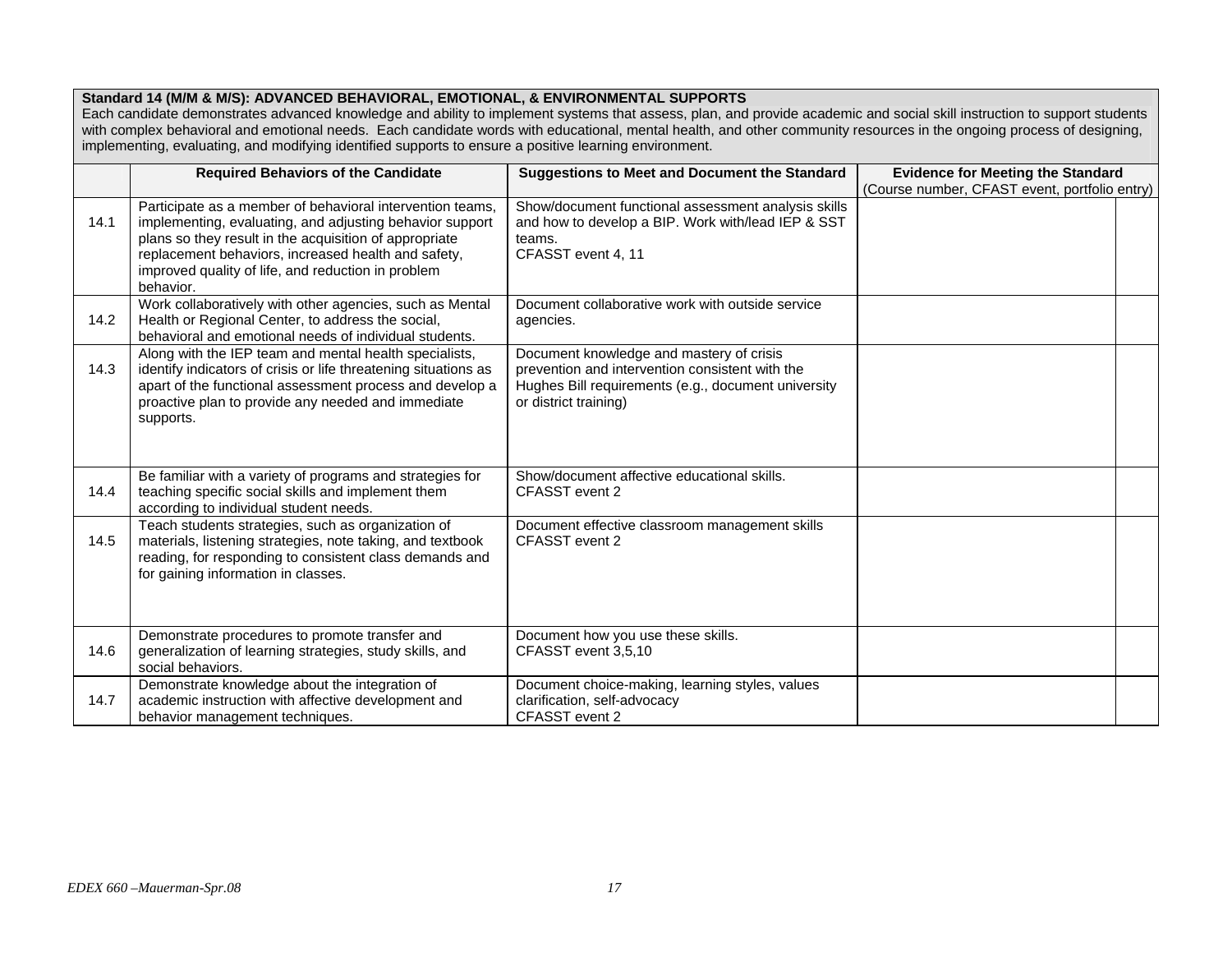#### **Standard 14 (M/M & M/S): ADVANCED BEHAVIORAL, EMOTIONAL, & ENVIRONMENTAL SUPPORTS (continued)**

Each candidate demonstrates advanced knowledge and ability to implement systems that assess, plan, and provide academic and social skill instruction to support students with complex behavioral and emotional needs. Each candidate words with educational, mental health, and other community resources in the ongoing process of designing, implementing, evaluating, and modifying identified supports to ensure a positive learning environment.

|       | <b>Required Behaviors of the Candidate</b>                                                                                                                                                                                                                                                           | <b>Suggestions to Meet and Document the Standard</b>                                                                                                                               | <b>Evidence for Meeting the Standard</b>      |
|-------|------------------------------------------------------------------------------------------------------------------------------------------------------------------------------------------------------------------------------------------------------------------------------------------------------|------------------------------------------------------------------------------------------------------------------------------------------------------------------------------------|-----------------------------------------------|
|       |                                                                                                                                                                                                                                                                                                      |                                                                                                                                                                                    | (Course number, CFAST event, portfolio entry) |
| 14.8  | Demonstrate the use of a variety of non-aversive<br>procedures, including voice modulation, facial<br>expressions, planned ignoring, proximity control, and<br>tension release, for the purpose of modifying target<br>behaviors                                                                     | Document use of surface management skills. Be<br>proactive/preventative.<br>CFASST event 2                                                                                         |                                               |
| 14.9  | Demonstrate effective procedures for providing corrective<br>feedback to students.                                                                                                                                                                                                                   | Become an active listener. Show/document.<br>CFASST event 2,3,5                                                                                                                    |                                               |
| 14.10 | Communicate closely with physicians to monitor the<br>impact of medication, carefully observing the student's<br>behavior and documenting behavioral changes to report<br>to physicians.                                                                                                             | Know the commonly used medications and their side<br>effects. Share information.                                                                                                   |                                               |
| 14.11 | Utilize non-intrusive crisis management techniques to<br>diffuse potential crisis situations.                                                                                                                                                                                                        | Document knowledge and mastery of crisis<br>prevention and intervention consistent with the<br>Hughes Bill requirements (e.g., document university<br>or district training)        |                                               |
| 14.12 | Develop appropriate activities to be implemented before,<br>during and following a crisis episode.                                                                                                                                                                                                   | Demonstrates skills by role play, video, etc.                                                                                                                                      |                                               |
| 14.13 | Describe the effects of prescription and non prescription<br>medication/drugs on student behaviors.                                                                                                                                                                                                  | Document knowledge of commonly used medications<br>and their side effects.                                                                                                         |                                               |
| 14.14 | Work with the IEP/ITP team to examine the viability and<br>value of needed accommodations to assure post school<br>behavior/social supports.                                                                                                                                                         | Work with/lead IEP and SST teams. Document these<br>experiences.                                                                                                                   |                                               |
| 14.15 | Identify issues, resources, and techniques for transitioning<br>students with complex emotional and behavioral needs<br>from restrictive environments, including special centers,<br>nonpublic schools, psychiatric hospitals, and residential<br>treatment programs to lesser restrictive settings. | Know the issues involved with transition at various<br>stages of educational development. Be<br>proactive/preventative in classroom management<br>planning.<br>CFASST event 2, 3,5 |                                               |
| 14.16 | Delineate theoretical approaches, such as biogenic,<br>psycho-dynamic, behavioral, and etiological, and their<br>applications for students with complex emotional and<br>behavioral needs.                                                                                                           | Document understanding and application of<br>theoretical approaches to support students with<br>complex emotional and behavioral needs.                                            |                                               |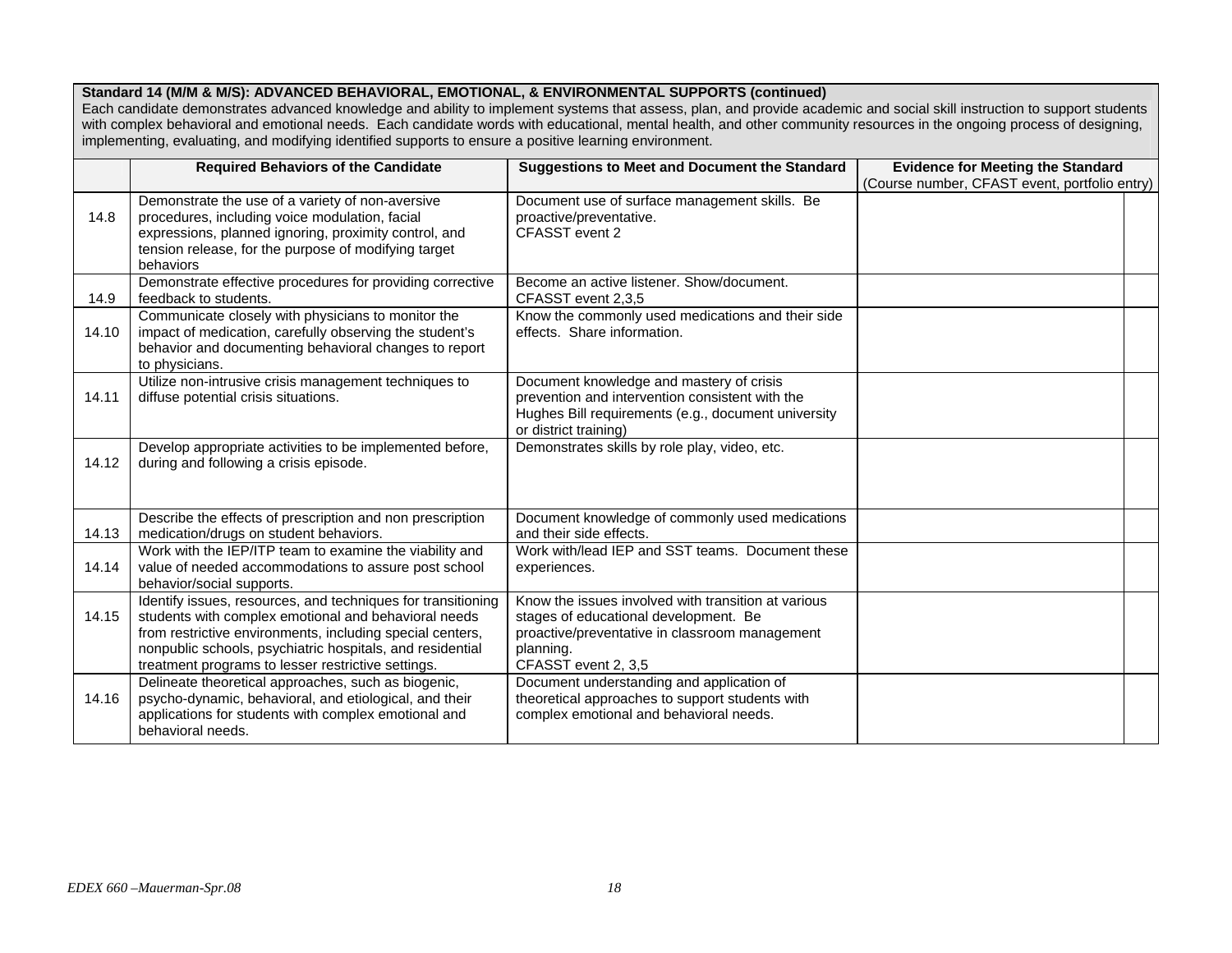### **Standard 15 (M/M & M/S): CURRENT AND EMERGING RESEARCH AND PRACTICES**

Level II candidates demonstrates that they read and apply current and emerging research on best practices as well as maintain currency on educational policies and laws that affect their professional practice.

|       |                                                                                                                                                                              |                                                                     | <b>Evidence for Meeting the Standard</b>      |  |
|-------|------------------------------------------------------------------------------------------------------------------------------------------------------------------------------|---------------------------------------------------------------------|-----------------------------------------------|--|
|       | <b>Required Behaviors of the Candidate</b>                                                                                                                                   | <b>Suggestions to Meet and Document the Standard</b>                | (Course number, CFAST event, portfolio entry) |  |
|       | Demonstrate knowledge and application of current and                                                                                                                         | Identify courses, papers, examples of professional                  |                                               |  |
| 15.1  | emerging theories and research related to the education                                                                                                                      | practice that document that your practices are based                |                                               |  |
|       | of students with and without disabilities.                                                                                                                                   | on theory.                                                          |                                               |  |
|       | Demonstrate knowledge of and implications for teachers                                                                                                                       | Identify courses, papers, examples of professional                  |                                               |  |
| 15.2  | of legislation, results of litigation, and policies impacting                                                                                                                | practice that document knowledge and application of                 |                                               |  |
|       | education of students with mild to severe disabilities.                                                                                                                      | laws and federal, state, and local policies                         |                                               |  |
|       | Demonstrate the ability to effectively implement educational                                                                                                                 | Identify courses, papers, examples of professional                  |                                               |  |
| 15.3  | programs that reflect current best practices; updating                                                                                                                       | practice that document knowledge and application of                 |                                               |  |
|       | programs as new practices emerge.                                                                                                                                            | research-based and emerging "best practices."                       |                                               |  |
|       | Participate actively within the school district and local                                                                                                                    | Document instances of your involvement in                           |                                               |  |
| 15.4  | community to facilitate the development of policies and                                                                                                                      | meaningful policy development and implementation.                   |                                               |  |
|       | implementation of practices that reflect currently identified                                                                                                                |                                                                     |                                               |  |
|       | best practices.                                                                                                                                                              |                                                                     |                                               |  |
|       | Demonstrate effective involvement in site-based decisions                                                                                                                    | Document how you work as part of the school wide                    |                                               |  |
| 15.5  | about students with and without disabilities                                                                                                                                 | decision-making process.                                            |                                               |  |
|       | Standard 16 (M/M & M/S): TRANSITION AND TRANSITION PLANNING                                                                                                                  |                                                                     |                                               |  |
|       | Level II candidates demonstrate the knowledge and ability to implement factors associated with successful planning and implementation of transitional life experiences; each |                                                                     |                                               |  |
|       | candidate collaborates with personnel from other educational and community agencies to plan for successful transitions for students.                                         |                                                                     |                                               |  |
|       |                                                                                                                                                                              |                                                                     |                                               |  |
|       |                                                                                                                                                                              |                                                                     |                                               |  |
|       |                                                                                                                                                                              |                                                                     | <b>Evidence for Meeting the Standard</b>      |  |
|       | <b>Required Behaviors of the Candidate</b>                                                                                                                                   | <b>Suggestions to Meet and Document the Standard</b>                | (Course number, CFAST event, portfolio entry) |  |
|       | Examine factors that effect all stages of development                                                                                                                        | Know the important factors for successful transition                |                                               |  |
| 16.1  | relative to planning for educational and transitional                                                                                                                        | within the various stages of life.                                  |                                               |  |
|       | experiences.                                                                                                                                                                 | CFASST event 10                                                     |                                               |  |
|       | Demonstrate the ability to collaborate with educators and                                                                                                                    | Know how to work with the important personnel to be                 |                                               |  |
| 16.2  | related services personnel, families, and community                                                                                                                          | involved with each transition stage.                                |                                               |  |
|       | agencies in developing and implementing transition plans                                                                                                                     | CFASST event 10                                                     |                                               |  |
|       | for movement from one educational environment to                                                                                                                             |                                                                     |                                               |  |
|       | another and from school to community.                                                                                                                                        |                                                                     |                                               |  |
|       | Develop and use individualized transitional plans and                                                                                                                        | Document the development of an ITP. Work on/lead                    |                                               |  |
| 16.3  | teams to assist students to move successfully toward                                                                                                                         | IEP/ITP team.                                                       |                                               |  |
|       | independent living in society.                                                                                                                                               | CFASST event 10                                                     |                                               |  |
|       | Promote student choice-making, self-direction, and                                                                                                                           | Use lesson plans, instructional materials, videos,                  |                                               |  |
| 16.4  | student self-advocacy skills prior to and during the post-                                                                                                                   | student work to document choice making, etc.                        |                                               |  |
|       | secondary transitional period.<br>Demonstrate the ability to work with the ITP team to                                                                                       | CFASST event 10<br>Document determination of students' future post- |                                               |  |
| 16.5  | examine the viability and value of accommodations such                                                                                                                       | school needs through ITP team collaboration and                     |                                               |  |
| (M/S) |                                                                                                                                                                              | determination                                                       |                                               |  |
| only) | as personal attendants, supported living environments<br>and assistive technology devices during and after the                                                               | CFASST event 10                                                     |                                               |  |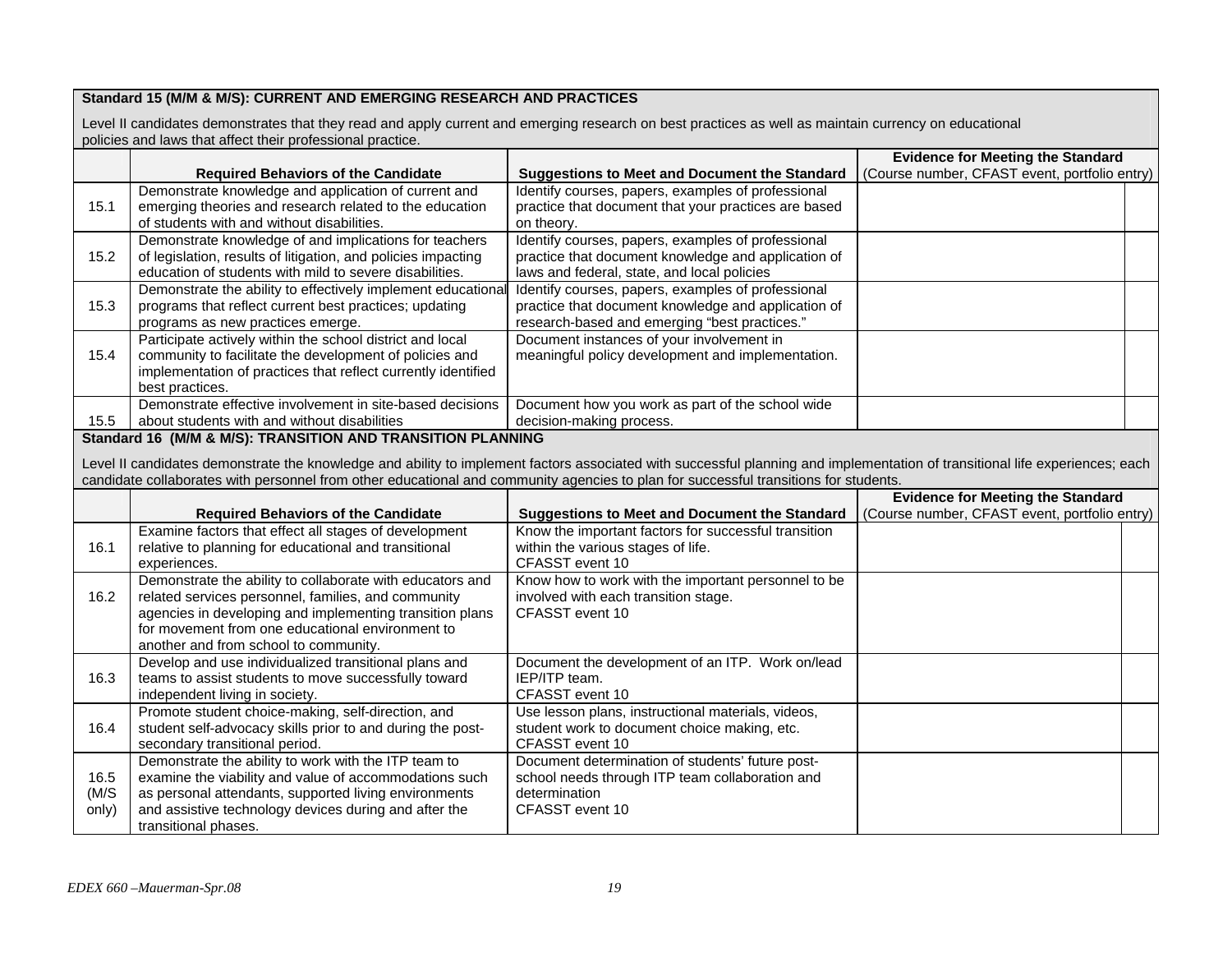### **Standard 17 (M/M & M/S): SPECIFIC EMPHASIS**

The Level I was designed to acquaint candidates with the broad range of general and special education responsibilities in schools needed in order to begin careers in special education. Level II extends those learnings and allow for in-depth study of defined areas of interest for the Level II candidate. The Level II professional induction plan builds the individual teacher's assessed needs and outlines specific activities for facilitating professional development.

|      |                                                                                                                                                                                                                                                                                                                                                                                                               |                                                                                                                                                                                                                                                                        | <b>Evidence for Meeting the Standard</b>      |
|------|---------------------------------------------------------------------------------------------------------------------------------------------------------------------------------------------------------------------------------------------------------------------------------------------------------------------------------------------------------------------------------------------------------------|------------------------------------------------------------------------------------------------------------------------------------------------------------------------------------------------------------------------------------------------------------------------|-----------------------------------------------|
|      | <b>Required Behaviors of the Candidate</b>                                                                                                                                                                                                                                                                                                                                                                    | <b>Suggestions to Meet and Document the Standard</b>                                                                                                                                                                                                                   | (Course number, CFAST event, portfolio entry) |
| 17.1 | Select one or more of the following areas of interest as an<br>expertise. Then develop and execute a plan to achieve a<br>level of expertise in each selected area; transition,<br>inclusive education, early childhood, behavioral<br>intervention, serious emotional disturbance, technology,<br>autism (and for M/S only, augmentative communication).<br>Other areas may be negotiated with your advisor. | Indicate the area(s) of expertise that you identify as<br>personal goals and provide statement of<br>area(s)identified, plan for attaining the expertise, and<br>the evidence of attaining each. Include here its<br>location in your portfolio.<br>CFASST year 1 or 2 |                                               |
| 17.2 | Demonstrates critical reflection and meaningful integration<br>of theory and practice.                                                                                                                                                                                                                                                                                                                        | Provide evidence of critical reflection and meaningful<br>integration. May be course products, a component of<br>your personal goal statements, or other evidence.<br>Include here its location in your portfolio.<br>CFASST year 1 or 2                               |                                               |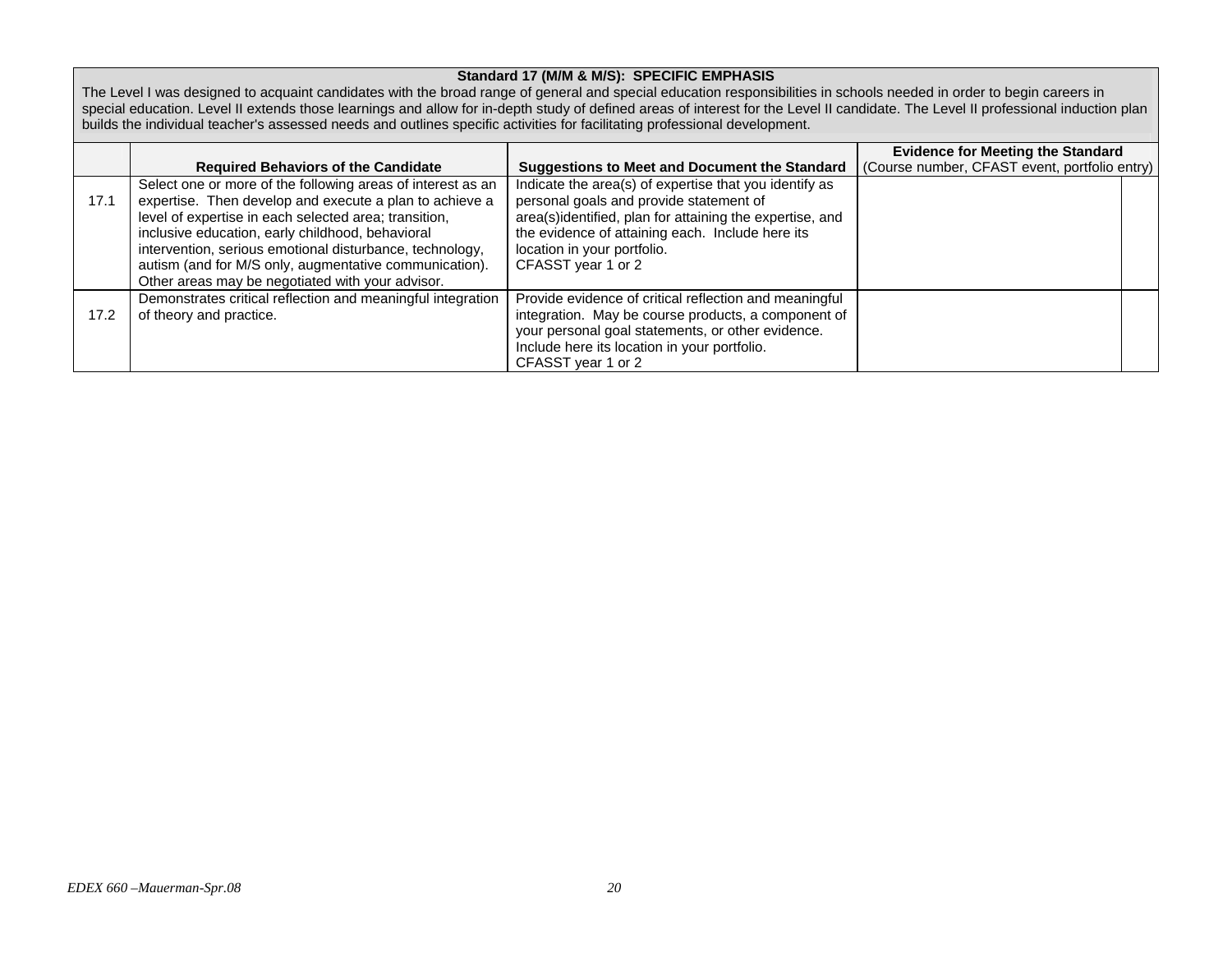| STANDARDS FOR MILD/MODERATE ONLY |                                                                                                                                                                                                                                                                                                                                                                                                                                                                        |                                                                                                                                    |                                                                                           |  |  |
|----------------------------------|------------------------------------------------------------------------------------------------------------------------------------------------------------------------------------------------------------------------------------------------------------------------------------------------------------------------------------------------------------------------------------------------------------------------------------------------------------------------|------------------------------------------------------------------------------------------------------------------------------------|-------------------------------------------------------------------------------------------|--|--|
|                                  | Standard 18 (Mild/Moderate ONLY): ASSESSMENT<br>The Level II program provides opportunities for each candidate to acquire skills and proficiency in identifying, describing, selecting, and administering a variety of<br>standardized and non-standardized, formal and informal assessment procedures, and in using and interpreting these in a manner that is responsive to the cultural, socio-<br>economic, and linguistic characteristics of individual students. |                                                                                                                                    |                                                                                           |  |  |
|                                  | <b>Required Behaviors of the Candidate</b>                                                                                                                                                                                                                                                                                                                                                                                                                             | <b>Suggestions to Meet and Document the Standard</b>                                                                               | <b>Evidence for Meeting the Standard</b><br>(Course number, CFAST event, portfolio entry) |  |  |
| 18.1<br>(M/M)                    | Develop and implement individualized assessment plans<br>that provide for non-biased, non-discriminatory<br>assessments of students with mild and moderate<br>disabilities to evaluate student performance, learning<br>environment and teacher performance.                                                                                                                                                                                                           | Show your assessment skills in these areas.<br>What would you do? How would you do it?<br>CFASST event 4,11                        |                                                                                           |  |  |
| 18.2<br>(M/M)                    | Demonstrate skills in selecting, designing, administering,<br>and interpreting informal assessments, including<br>anecdotal records, questionnaires, direct behavioral<br>observations, performance graphs, work samples,<br>portfolio assessments, and student records.                                                                                                                                                                                               | What is informal assessment? What are the best to<br>use? Why? Document/show your skills in this area.<br>CFASST year 1 or 2       |                                                                                           |  |  |
| 18.3<br>(M/M)                    | Identify and use strategies to promote non-biased<br>assessment of students from culturally diverse<br>backgrounds.                                                                                                                                                                                                                                                                                                                                                    | Show these skills and knowledge of diversity.<br>CFASST year 1 or 2                                                                |                                                                                           |  |  |
| 18.4<br>(M/M)                    | Writes assessment reports that include background<br>information, results of current assessment, conclusions,<br>and recommendations for instruction.                                                                                                                                                                                                                                                                                                                  | Demonstrate in an IEP meeting or inclusion program.                                                                                |                                                                                           |  |  |
| 18.5<br>(M/M)                    | Communicate effectively assessment results and their<br>implications for regular classroom teachers, parents, and<br>other educational professional.                                                                                                                                                                                                                                                                                                                   | Same as above                                                                                                                      |                                                                                           |  |  |
| 18.6<br>(M/M)                    | Demonstrate knowledge of research, issues, law, policies<br>and procedures related to non-biased and non-<br>discriminatory screenings and referral assessment for<br>students with mild and moderate disabilities.                                                                                                                                                                                                                                                    | Show/document your knowledge around these areas.<br>CFASST event 4,11                                                              |                                                                                           |  |  |
| 18.7<br>(M/M)                    | Demonstrate the use of performance data and teacher,<br>student and parent input to make or suggest appropriate<br>modifications in learning environments.                                                                                                                                                                                                                                                                                                             | Show/document these plans and activities.<br>CFASST event 3,5,9                                                                    |                                                                                           |  |  |
| 18.8<br>(M/M)                    | Demonstrate the use of various types of assessment<br>procedures, such as norm-referenced and curriculum-<br>based assessments, work samples, observations, and<br>task analysis, appropriate to students with mild and<br>moderate disabilities.                                                                                                                                                                                                                      | Show/document these skills in classroom situations.<br>Show examples of these assessments.<br>CFASST event 4,11                    |                                                                                           |  |  |
| (M/M)<br>18.9                    | Demonstrate skill in evaluating, selecting, administering<br>and interpreting assessment devices and processes in<br>terms of a range of socio-economic, cultural, linguistic and<br>other considerations of relevance to students with mild and<br>moderate disabilities.                                                                                                                                                                                             | Show/document your skills in the areas of<br>cultural/linguistic diversity. How would you<br>accomplish this?<br>CFASST event 4,11 |                                                                                           |  |  |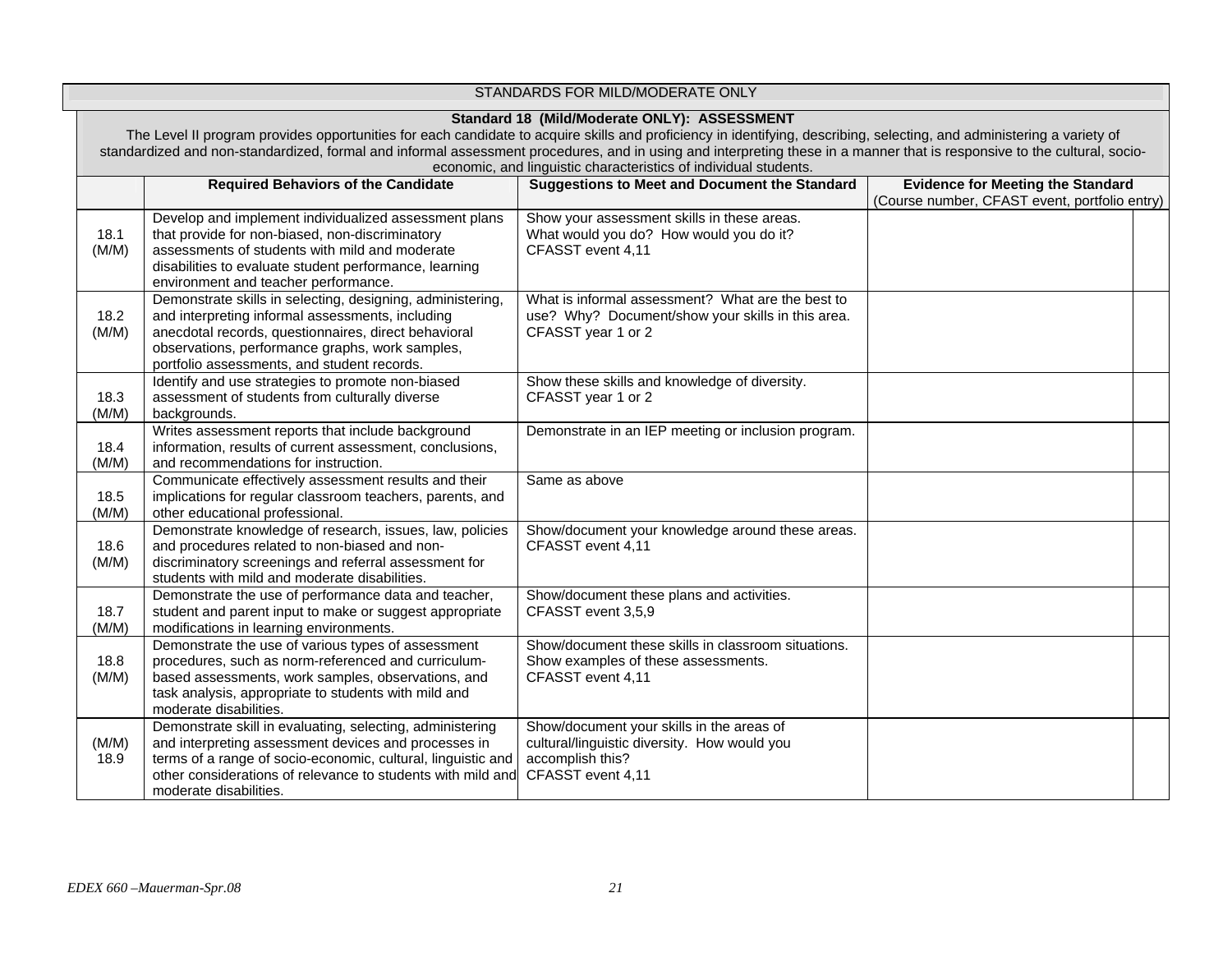#### **Standard 19 (Mild/Moderate ONLY): CURRICULUM AND INSTRUCTION**

The Level II program offers adequate opportunities for each candidate to acquire the knowledge and skills to teach, adapt, modify, and integrate curriculum appropriate to the educational needs of students with mild/moderate disabilities.

|               |                                                                                                                                                                                                                                                 |                                                                                                                                                | <b>Evidence for Meeting the Standard</b>      |  |
|---------------|-------------------------------------------------------------------------------------------------------------------------------------------------------------------------------------------------------------------------------------------------|------------------------------------------------------------------------------------------------------------------------------------------------|-----------------------------------------------|--|
|               | <b>Required Behaviors of the Candidate</b>                                                                                                                                                                                                      | <b>Suggestions to Meet and Document the Standard</b>                                                                                           | (Course number, CFAST event, portfolio entry) |  |
| 19.1<br>(M/M) | Teach and maintain school success and survival<br>strategies such as organization of materials, note taking,<br>study skills, learning strategies, for students with mild to<br>moderate disabilities.                                          | Document through lesson plans, instructional<br>materials, student work, video taping of instruction in<br>these areas.<br>CFASST event 3,5,10 |                                               |  |
| 19.2<br>(M/M) | Select, modify and evaluate validated curriculum that is<br>specific and appropriate for projected outcomes.                                                                                                                                    | Documentation/video this type of project.<br>CFASST event 3,5,10                                                                               |                                               |  |
| 19.3<br>(M/M) | Teach life skills relevant to independent, community and<br>personal living with an emphasis on future employment<br>and/or post-secondary education.                                                                                           | Show knowledge of transition needs. Develop<br>specific trainings.<br>CFASST event 3,5,10                                                      |                                               |  |
| 19.4<br>(M/M) | Describe a variety of instructional procedures and<br>demonstrates the ability to utilize appropriate instructional<br>processes and strategies for students from ethno-<br>linguistically diverse backgrounds across a variety of<br>settings. | Demonstrate knowledge and skills in diversity and<br>CLAD issues.<br>CFASST event 3,5,10                                                       |                                               |  |
| 19.5<br>(M/M) | Implement strategies for generalizing positive school<br>behaviors, organizational skills, and learning strategies to<br>a variety of educational and community settings.                                                                       | Document through lesson plans, instructional<br>materials, student work, video taping of instruction in<br>these areas.<br>CFASST event 3,5,10 |                                               |  |
| 19.6<br>(M/M) | Evaluate instructional software and develops lesson<br>plans that incorporate software programs and other<br>technologies.                                                                                                                      | Know and use technology. Demonstrate knowledge!<br>CFASST event 3,5,10                                                                         |                                               |  |
| 19.7<br>(M/M) | Encourage students to become self-advocates at IEP,<br>ITP and similar meetings.                                                                                                                                                                | Provide instruction and coaching in self-advocacy.<br>Have students lead meetings<br>CFASST event 3,5,10                                       |                                               |  |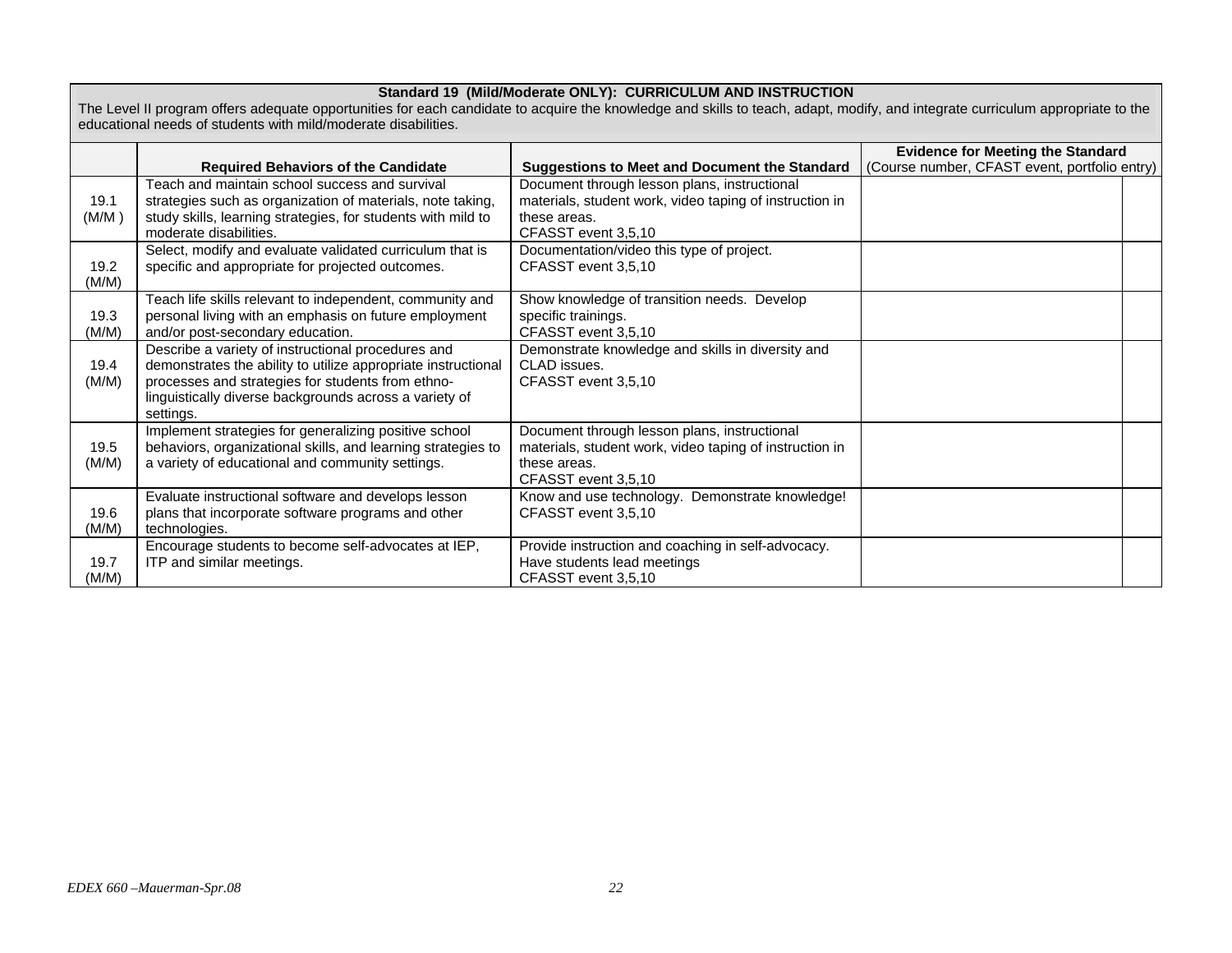### **Standard 20 (Mild/Moderate ONLY): COLLABORATION & CONSULTATION**

The Level II program provides opportunities for each candidate to develop skills in communication, collaboration and consultation with teachers and other school personnel, community professionals, and parents. Each candidate is able to communicate relevant social, academic, and behavioral information in the areas of assessment, curriculum, behavior management, social adjustment, and legal requirements. Each candidate is prepared to serve in a coordination function before, during and after special education placement has been made.

|               |                                                                                                                                                  |                                                                                                                                                                                                                                          | <b>Evidence for Meeting the Standard</b>      |
|---------------|--------------------------------------------------------------------------------------------------------------------------------------------------|------------------------------------------------------------------------------------------------------------------------------------------------------------------------------------------------------------------------------------------|-----------------------------------------------|
|               | <b>Required Behaviors of the Candidate</b>                                                                                                       | <b>Suggestions to Meet and Document the Standard</b>                                                                                                                                                                                     | (Course number, CFAST event, portfolio entry) |
| 20.1<br>(M/M) | Demonstrate use of group process strategies in<br>necessary for collaboration among educators, disciplines,<br>and agencies                      | Reflect on how you handle challenging situations and<br>include reflections in your portfolio                                                                                                                                            |                                               |
| 20.2<br>(M/M) | Utilize culturally competent strategies in working with<br>families from various socioeconomic, cultural and<br>linguistic backgrounds.          | In portfolio, include written papers on this topic, or<br>copies of written reflections on specific interactions<br>and situations, or an outline of a workshop you<br>delivered on this topic, etc.                                     |                                               |
| 20.3<br>(M/M) | Demonstrate use of systematic and collaborative<br>problem-solving and conflict resolution approaches                                            | Articulate problem-solving and conflict resolution<br>models. Document use of and reflect upon use of<br>problem-solving and conflict resolution model (e.g.,<br>use of a reflective log)                                                |                                               |
| 20.4<br>(M/M) | Coordinate referral and assessment procedures and in<br>facilitating IEP team meetings.                                                          | Prepare detailed minutes of an IEP team meeting<br>that you facilitated.                                                                                                                                                                 |                                               |
| 20.5<br>(M/M) | Demonstrate competence in planning and supervising<br>the duties of classroom paraprofessionals.                                                 | Include in portfolio: (a) guidelines and/or written plans<br>that you have prepared for TA; (b) examples of<br>student work developed under guidance of<br>paraprofessional; (c) evaluations of paraprofessional.                        |                                               |
| 20.6<br>(M/M) | Plan and present special education in-service workshops<br>to parents, school staff, and community members.                                      | CFASST event 3.5.10<br>Document with workshop agenda, notes, lesson<br>plans; videos; workshop evaluations. Include<br>documentation in portfolio or on poster display.                                                                  |                                               |
| 20.7<br>(M/M) | Collaborate with agencies to provide resources and<br>services to students with special needs.                                                   | Document what you are doing/have done with<br>memos, written products, etc.<br>Include documentation, such as a resource directory<br>correspondence, meeting minutes etc. in portfolio.<br>CFASST 1,7                                   |                                               |
| 20.8<br>(M/M) | Collaborate with general education teachers in obtaining<br>and utilizing evaluation data for the modification of<br>instruction and curriculum. | Show how to make accommodations and<br>modifications for students. Display resulting lesson<br>plans, related correspondence, and/or reflection<br>paper in portfolio.                                                                   |                                               |
| 20.9<br>(M/M) | Assist other teachers with the development of classroom<br>management plans.                                                                     | Document mastery through course products or as<br>classroom management plans that you have assisted<br>other teachers in developing. Display resulting lesson<br>plans, related correspondence, and/or reflection<br>paper in portfolio. |                                               |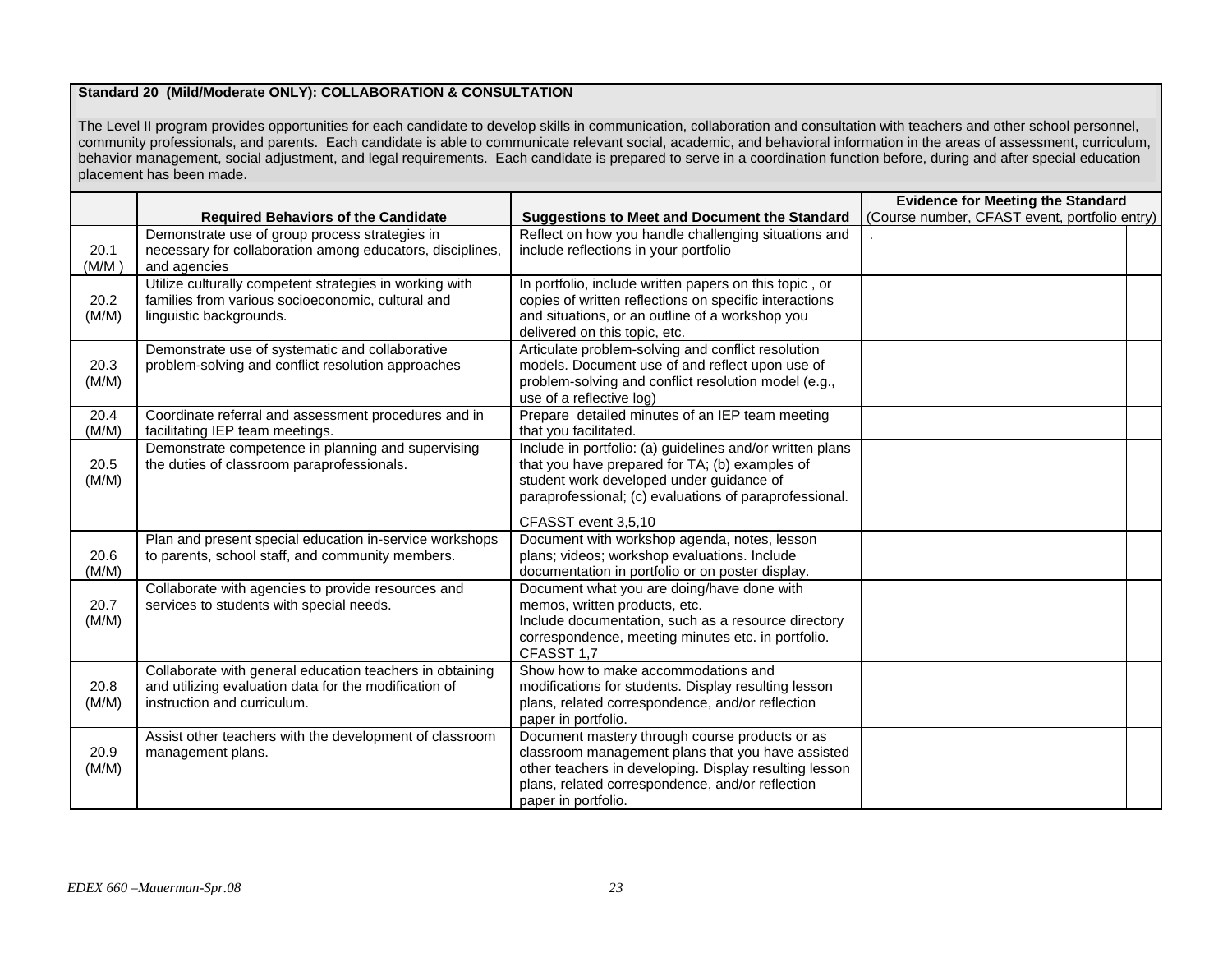| <b>STANDARDS FOR MODERATE/SEVERE ONLY</b> |                                                                                                                                                                                                                                                                                                        |                                                                                                                                                                                                                                                                                                                |                                                                                           |  |
|-------------------------------------------|--------------------------------------------------------------------------------------------------------------------------------------------------------------------------------------------------------------------------------------------------------------------------------------------------------|----------------------------------------------------------------------------------------------------------------------------------------------------------------------------------------------------------------------------------------------------------------------------------------------------------------|-------------------------------------------------------------------------------------------|--|
|                                           | Standard 18 (Moderate/Severe ONLY): ADVANCED COMMUNICATION SKILLS<br>Each candidate demonstrates effective communication skills in the areas of respectful collaboration, managing conflicts, supervising staff such as paraprofessionals, and<br>networking and negotiating, including family members |                                                                                                                                                                                                                                                                                                                |                                                                                           |  |
|                                           | <b>Required Behaviors of the Candidate</b>                                                                                                                                                                                                                                                             | <b>Suggestions to Meet and Document the Standard</b>                                                                                                                                                                                                                                                           | <b>Evidence for Meeting the Standard</b><br>(Course number, CFAST event, portfolio entry) |  |
| 18.1<br>(M/S)                             | Utilize active listening techniques effectively across<br>settings and people.                                                                                                                                                                                                                         | Document use of active listening techniques across<br>settings (e.g., course simulation, course assignment, self<br>reflection, peer feedback, video tape of self).                                                                                                                                            |                                                                                           |  |
| 18.2<br>(M/S)                             | Develop and demonstrate strategies for forming family<br>partnerships and possess effective communication<br>skills for working with families.                                                                                                                                                         | Provide evidence of effective family partnerships and<br>communication.                                                                                                                                                                                                                                        |                                                                                           |  |
| 18.3<br>(M/S)                             | Demonstrate both leadership and management skills<br>to design and implement professional development<br>programs and serve as a consultant to other adults.                                                                                                                                           | Document provision of professional development of<br>others (e.g., paraprofessionals, general education<br>teachers, related services personnel, parents) through<br>consultation and inservice training based upon needs<br>assessment.                                                                       |                                                                                           |  |
| 18.4<br>(M/S)                             | Demonstrate effective and efficient team building and<br>facilitation skills as a member of student and site-<br>based teams, including respectful interactions with<br>others.                                                                                                                        | Document effective collaborative team meeting<br>facilitation (e.g., agenda, minutes, group processing,<br>reflections for future improvements).                                                                                                                                                               |                                                                                           |  |
| 18.5<br>(M/S)                             | Demonstrate an understanding of how to supervise a<br>diverse group of staff, in a variety of environments<br>including training, providing feedback and incentives<br>and monitoring staff.                                                                                                           | Conducts regular supervision and training meetings for<br>support staff under your supervision. Demonstrates skills<br>in coaching (e.g., giving effective positive and negative<br>feedback, creative problem solving, conflict resolution).<br>Develop and deliver needs-based staff development<br>program. |                                                                                           |  |
| 18.6<br>(M/S)                             | Demonstrate the ability to effectively interact at a<br>professional level with a wide range of individuals<br>across educational disciplines.                                                                                                                                                         | Facilitate pre-referral, assessment, and IEP processes.<br>Use appropriate co-teaching structures for general<br>education teachers and students with special needs.<br>Demonstrate communication and public relations skills<br>with outside agencies.                                                        |                                                                                           |  |
|                                           |                                                                                                                                                                                                                                                                                                        | CFASST events 1 and 7                                                                                                                                                                                                                                                                                          |                                                                                           |  |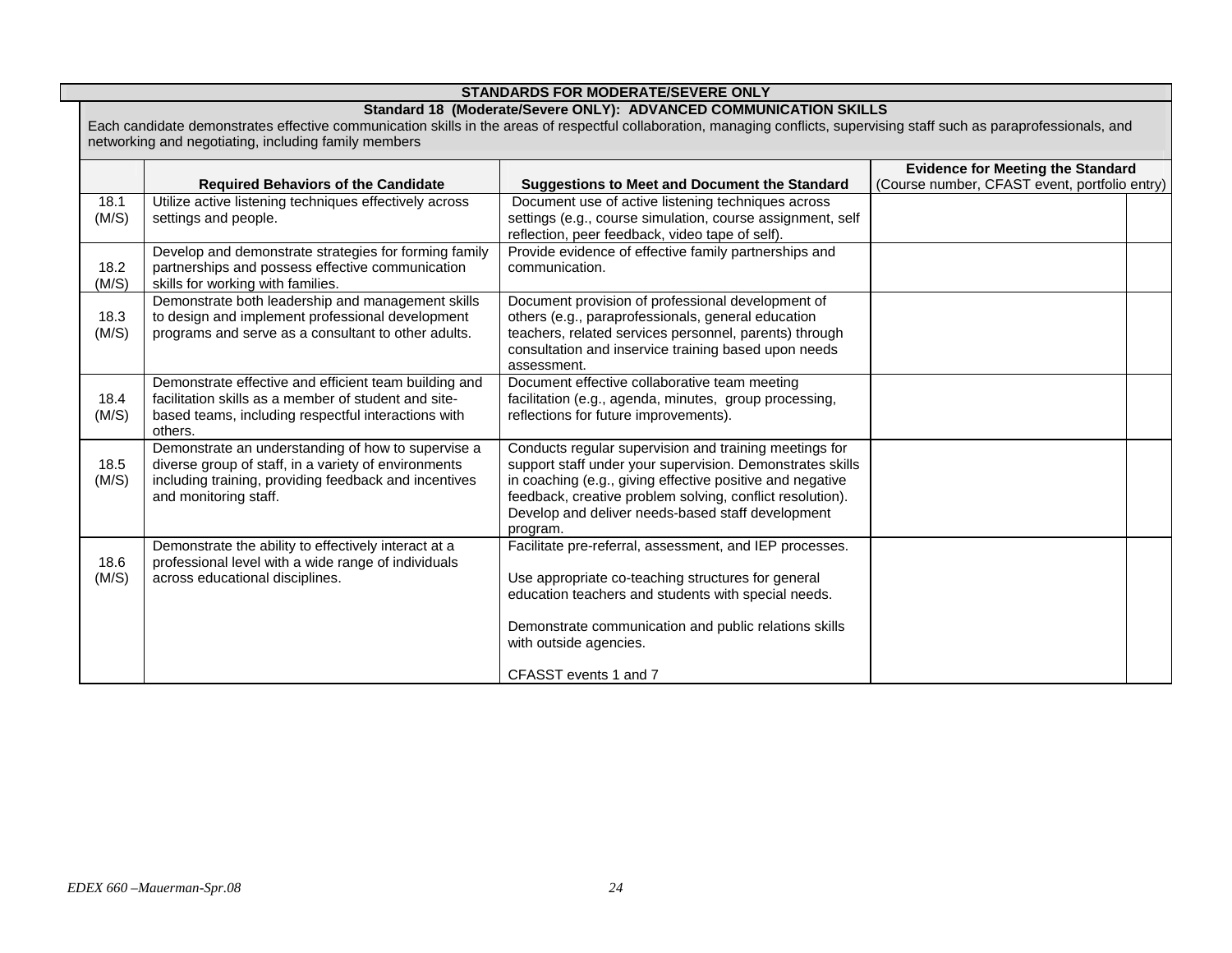## **Standard 19 (Moderate/Severe ONLY): LEADERSHIP AND MANAGEMENT**

Each candidate demonstrates leadership and management skills to coordinate and facilitate educational programs, including constructing and following efficient schedules that meet individual student needs and maximize available resources. The candidate demonstrates the ability tow work effectively within integrated service delivery models and actively participates in school restructuring and reform efforts to impact systems change.

|      |                                                                                                                                                                                                              |                                                                                                                             | <b>Evidence for Meeting the Standard</b>      |  |
|------|--------------------------------------------------------------------------------------------------------------------------------------------------------------------------------------------------------------|-----------------------------------------------------------------------------------------------------------------------------|-----------------------------------------------|--|
|      | <b>Required Behaviors of the Candidate</b>                                                                                                                                                                   | <b>Suggestions to Meet and Document the Standard</b>                                                                        | (Course number, CFAST event, portfolio entry) |  |
| 19.1 | Demonstrate effective involvement in site-based<br>decisions concerning students with and without<br>disabilities.                                                                                           | Document how you are part of the school team, not just<br>the special education team                                        |                                               |  |
| 19.2 | Participate actively in site-based school restructuring<br>and reform efforts including input regarding students,<br>parents, and teachers.                                                                  | Similar to above, but site-based and it includes parents.                                                                   |                                               |  |
| 19.3 | Demonstrate efficient use of schedules which optimize<br>available resources and integrated services and delivery<br>models.                                                                                 | Show your plans and schedules and how they use<br>Designated Instructional Services (DIS) under varying<br>delivery models. |                                               |  |
| 19.4 | Facilitate and coordinate educational programs with<br>education and community resources, agencies, and<br>professional and advocacy organizations that meet<br>unique student needs.                        | Show your involvement with community agencies and<br>other social services.                                                 |                                               |  |
| 19.5 | Develop and initiate effective educational programs and<br>opportunities that positively integrate students with<br>moderate to severe disabilities with general education<br>programs, staff, and students. | Develop effective inclusion plans and collaborations<br>w/teachers.                                                         |                                               |  |
| 19.6 | Demonstrate strategies to instruct others in the<br>individual needs and abilities of students with moderate<br>to severe disabilities as they are included in daily<br>general education activities.        | Show your instructional knowledge and skills in<br>assisting other teachers in inclusive education.                         |                                               |  |
| 19.7 | Demonstrate an awareness of available resources and<br>use of networking and negotiation skills to maximize<br>access to meet staff development, school, and<br>individual student needs.                    | Show your assistive and public relations skills and<br>abilities.                                                           |                                               |  |
| 19.8 | Participate actively within the school district and local<br>community to acquire and disseminate information<br>regarding emerging research and legislation.                                                | What can you do to make the educational situations<br>better for all students?                                              |                                               |  |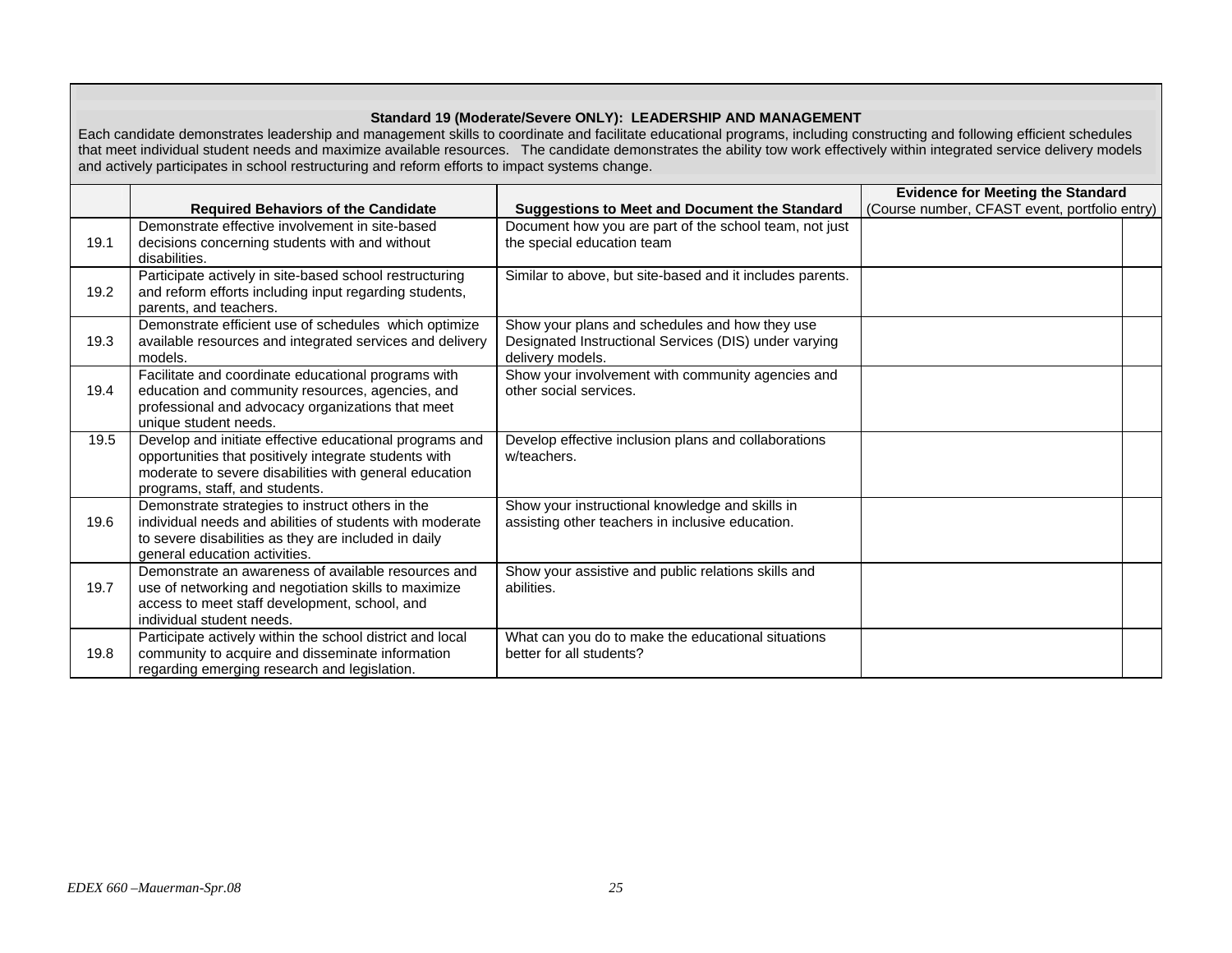### **Standards of Quality and Effectiveness for Professional Teacher Preparation Programs Program Standard 19: Teaching English Learners**

| <b>Standard</b> | <b>Required Behaviors of the Candidate</b>                                                                                                                                                                                                                                                                                                                                                                                                                             |                                                                                                                                                                                                                                                                                                                                                         | <b>Evidence for Meeting the Standard</b>      |
|-----------------|------------------------------------------------------------------------------------------------------------------------------------------------------------------------------------------------------------------------------------------------------------------------------------------------------------------------------------------------------------------------------------------------------------------------------------------------------------------------|---------------------------------------------------------------------------------------------------------------------------------------------------------------------------------------------------------------------------------------------------------------------------------------------------------------------------------------------------------|-----------------------------------------------|
| Element         |                                                                                                                                                                                                                                                                                                                                                                                                                                                                        | <b>Suggestions to Meet and Document the Standard</b>                                                                                                                                                                                                                                                                                                    | (Course number, CFAST event, portfolio entry) |
| 19(a)           | Demonstrate knowledge of a) purposes, goals and<br>content of the adopted instructional program for the<br>effective teaching of and support for English learners,<br>and b) local and school organizational structures and<br>resources designed to meet the needs of English<br>learners.                                                                                                                                                                            | Provide products from EDUC 646. Provide evidence<br>from BTSA events related to this element of Standard<br>19. Inclusion of district and local instructional program<br>information in Level 2 portfolio (i.e., TaskStream<br>evidence).                                                                                                               |                                               |
| 19(b)           | Use English language development methods and<br>strategies as part of the approved reading/language<br>arts program, including teaching of reading, writing,<br>speaking and listening skills that logically progress to<br>the grade level reading/language arts program for<br>English speakers.                                                                                                                                                                     | Provide products from EDUC 646. Provide evidence<br>from BTSA events related to this element of Standard<br>19. Examples of use of ELD methods in lesson plans<br>and units in Level 2 portfolio (i.e., TaskStream<br>evidence)                                                                                                                         |                                               |
| 19(c)           | Appropriately use adopted instructional materials and<br>strategies for English learners, based on students'<br>assessed proficiency in English and in their first<br>language.                                                                                                                                                                                                                                                                                        | Provide products from EDUC 646. Provide evidence<br>from BTSA events related to this element of Standard<br>19. Describe and provide examples of use of adopted<br>materials and strategies in Level 2 portfolio (i.e.,<br>TaskStream evidence).                                                                                                        |                                               |
| 19(d)           | Use a variety of systematic, well planned teaching<br>strategies that a) develop academic language, b) make<br>content comprehensible to English learners, c) provide<br>access to the adopted grade level curriculum in core<br>academic subject matter, and d) develop concepts and<br>critical thinking skills.                                                                                                                                                     | Provide products from EDUC 646. Provide evidence<br>from BTSA events related to this element of Standard<br>19. Describe and provide examples in Level 2 portfolio<br>(i.e., TaskStream evidence) of systematic use of various<br>strategies to make core curriculum content accessible<br>and develop academic language and critical thinking.         |                                               |
| 19(e)           | Interpret assessments of English learners for student<br>diagnosis and placement, and for instructional planning.<br>Knows purposes, contents and uses of California's<br>English Language Development Standards and English<br>Language Development Test. Effectively uses<br>appropriate measures for initial, progress monitoring,<br>and summative assessment of English learners for<br>language development and for content knowledge in<br>the core curriculum. | Provide products from EDUC 646. Provide evidence<br>from BTSA events related to this element of Standard<br>19. Describe and provide examples of knowledge of<br>CELD standards and test and interpretation of<br>assessments to plan and monitor development of<br>language and content knowledge in Level 2 portfolio<br>(i.e., TaskStream evidence). |                                               |
| 19(f)           | Use assessment information to diagnose students'<br>language abilities and to develop lessons that maximize<br>students' academic success and achievement in the<br>State-adopted academic content standards.                                                                                                                                                                                                                                                          | Provide products from EDUC 646. Provide evidence<br>from BTSA events related to this element of Standard<br>19. Describe and provide examples in Level 2 portfolio<br>(i.e., TaskStream evidence) of diagnostic use of<br>assessment data to promote student achievement in<br>state content standards.                                                 |                                               |
| 19(g)           | Draw upon available resources to enhance English<br>learners' comprehension of content by organizing the<br>classroom and utilizing first language support services<br>when available to support mastery of the State-adopted                                                                                                                                                                                                                                          | Provide products from EDUC 646. Provide evidence<br>from BTSA events related to this element of Standard<br>19. Describe and provide examples in Level 2 portfolio<br>(i.e., TaskStream evidence) of use of support services                                                                                                                            |                                               |